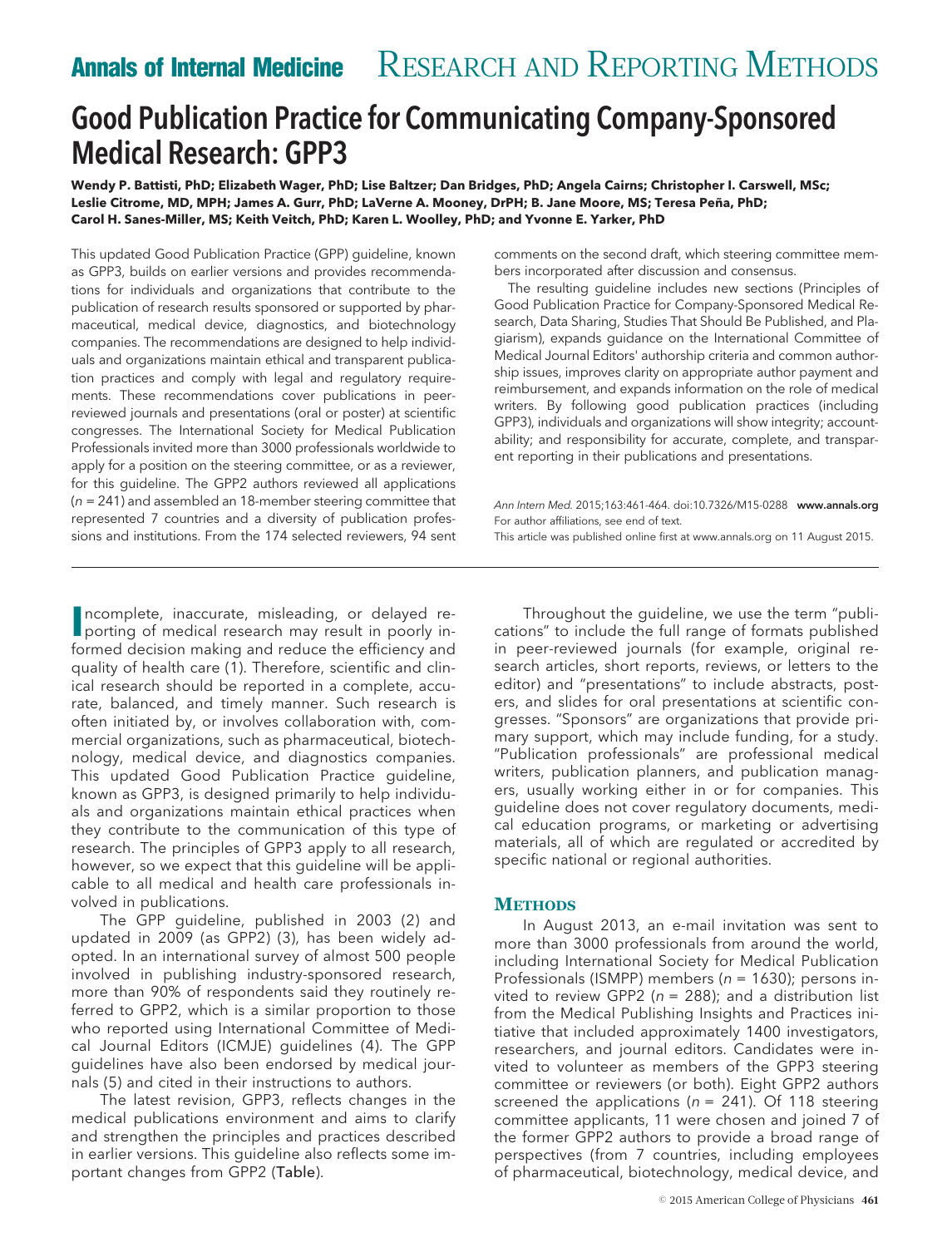| Table. What Is New in GPP3?                                                                                                                                                                                                                                                                                  | steerin<br>portano                               |
|--------------------------------------------------------------------------------------------------------------------------------------------------------------------------------------------------------------------------------------------------------------------------------------------------------------|--------------------------------------------------|
| Guidance on updated ICMJE 2013 authorship criteria<br>Guidance on common issues about authorship<br>Guidance and improved clarity on author payment and<br>reimbursement<br>Additional clarity on what constitutes ghost or quest authorship<br>Expanded information on the role and benefit of professional | The<br>and dis<br>tees fc<br>relatinc<br>accordi |
| medical writers<br>Guidance for appropriate data sharing<br>Overall simplification of language and format with a new guiding<br>principles section and quick reference tables addressing quidance on<br>authorship criteria and common authorship issues                                                     | Role o<br>The<br>ated ar                         |

GPP3 = Good Publication Practice 3 guideline; ICMJE = International Committee of Medical Journal Editors.

medical communication companies; freelance writers; journal editors; and publishers). From that first round of invitations, 153 applicants agreed to participate as reviewers. Personal invitations from steering committee members added 21 editors and academics to the reviewer list (Figure).

The steering committee used a repeated survey process to reach consensus on the scope, title, and format for the new version. After agreement on the outline, subcommittees updated or developed specific sections. The draft GPP3 guideline was circulated to the reviewer panel after a first full draft was developed, edited, reviewed, and approved by the steering committee (Figure).

The 94 sets of responses, comprising more than 2100 comments, were anonymized, collated, assessed, and ranked by steering committee members based on the frequency of comments received on a particular section, whether reviewers had marked the comment as critical (that is, a substantive disagreement) or beneficial (that is, a clarification or suggestion), and the

steering committee members' interpretation of the imce of the comment.

e list of ranked comments was then reviewed cussed by the steering committee. Subcommitr each section also evaluated all comments to their section and revised that section inalv.

#### **Role of ISMPP**

e development of the GPP3 guideline was initiand sponsored by ISMPP. The sponsor provided the resources to help assemble the GPP3 steering committee by providing administrative assistance, granting access to the mailing list of ISMPP members, sending out e-mails to members and potential reviewers, managing the database of respondents, setting up the reviewer Web site, and updating the GPP Web site. Several of the steering committee members are also members of the ISMPP Board of Trustees. However, they acted as individuals, and not on behalf of ISMPP, in contributing to GPP3. The ISMPP staff did not direct or control the content of this guideline.

## **PRINCIPLES OF GOOD PUBLICATION PRACTICE FOR COMPANY-SPONSORED MEDICAL RESEARCH**

1. The design and results of all clinical trials should be reported in a complete, accurate, balanced, transparent, and timely manner.

2. Reporting and publication processes should follow applicable laws (for example, Food and Drug Administration Amendments Act of 2007) and guidelines (for example, ICMJE recommendations and reporting guidelines found on the Enhancing the QUAlity and Transparency Of health Research [EQUATOR] Network).

| Step 1: ISMPP<br>Step 2: Steering Committee<br>Step 3: Reviewer Panel<br>Finalized draft (second draft)<br>Review and rank comments<br>Reviewed earlier GPP guidelines<br>ISMPP e-mails >3000 invitations<br>and literature: collated all<br>sent out to reviewers<br>(Sept to Oct 2014) from<br>to members; investigators;<br>consultation panel by frequency,<br>comments for proposed changes<br>academics; and editors, including<br>$(n = 174)$ (Aug 2014)<br>nature of comment, and<br>(Dec 2013 to Feb 2014)<br>GPP2 reviewers (Aug 2013)<br>Reviewers allowed 5 wk to<br>individual judgment<br>Confirmed scope, title, and<br><b>Steering committee</b><br>comment<br>direction for GPP3 via Delphi<br>$(n = 18)$ : 118 applicants<br>Address and incorporate<br>survey of committee members<br>comments to finalize guidelines<br>Reviewers ( $n = 94$ ) provided<br>(Jan to Feb 2014)<br>for submission to journal<br>comments<br>External reviewer panel<br>Agency or freelance writer: 41<br>(Nov and Dec 2014)<br>$(n = 153)$ selected<br>Prepared outline (Mar 2014)<br>Pharmaceutical, device,<br>Additional targeted outreach<br>consumer, or biotechnology<br>Formed subcommittees to<br>professional: 34<br>to editors: 21 agreed to review<br>update or write each section<br>Editor: 5<br>(Apr to June 2014)<br>Academic or researcher: 3<br>Other: 3<br>First draft assembled and<br>Professional organization: 2 | Step 4: Steering Committee |
|-----------------------------------------------------------------------------------------------------------------------------------------------------------------------------------------------------------------------------------------------------------------------------------------------------------------------------------------------------------------------------------------------------------------------------------------------------------------------------------------------------------------------------------------------------------------------------------------------------------------------------------------------------------------------------------------------------------------------------------------------------------------------------------------------------------------------------------------------------------------------------------------------------------------------------------------------------------------------------------------------------------------------------------------------------------------------------------------------------------------------------------------------------------------------------------------------------------------------------------------------------------------------------------------------------------------------------------------------------------------------------------------------------------------------------------------|----------------------------|
|                                                                                                                                                                                                                                                                                                                                                                                                                                                                                                                                                                                                                                                                                                                                                                                                                                                                                                                                                                                                                                                                                                                                                                                                                                                                                                                                                                                                                                         |                            |
|                                                                                                                                                                                                                                                                                                                                                                                                                                                                                                                                                                                                                                                                                                                                                                                                                                                                                                                                                                                                                                                                                                                                                                                                                                                                                                                                                                                                                                         |                            |
|                                                                                                                                                                                                                                                                                                                                                                                                                                                                                                                                                                                                                                                                                                                                                                                                                                                                                                                                                                                                                                                                                                                                                                                                                                                                                                                                                                                                                                         |                            |
|                                                                                                                                                                                                                                                                                                                                                                                                                                                                                                                                                                                                                                                                                                                                                                                                                                                                                                                                                                                                                                                                                                                                                                                                                                                                                                                                                                                                                                         |                            |
|                                                                                                                                                                                                                                                                                                                                                                                                                                                                                                                                                                                                                                                                                                                                                                                                                                                                                                                                                                                                                                                                                                                                                                                                                                                                                                                                                                                                                                         |                            |
|                                                                                                                                                                                                                                                                                                                                                                                                                                                                                                                                                                                                                                                                                                                                                                                                                                                                                                                                                                                                                                                                                                                                                                                                                                                                                                                                                                                                                                         |                            |
|                                                                                                                                                                                                                                                                                                                                                                                                                                                                                                                                                                                                                                                                                                                                                                                                                                                                                                                                                                                                                                                                                                                                                                                                                                                                                                                                                                                                                                         |                            |
|                                                                                                                                                                                                                                                                                                                                                                                                                                                                                                                                                                                                                                                                                                                                                                                                                                                                                                                                                                                                                                                                                                                                                                                                                                                                                                                                                                                                                                         |                            |
|                                                                                                                                                                                                                                                                                                                                                                                                                                                                                                                                                                                                                                                                                                                                                                                                                                                                                                                                                                                                                                                                                                                                                                                                                                                                                                                                                                                                                                         |                            |
|                                                                                                                                                                                                                                                                                                                                                                                                                                                                                                                                                                                                                                                                                                                                                                                                                                                                                                                                                                                                                                                                                                                                                                                                                                                                                                                                                                                                                                         |                            |
|                                                                                                                                                                                                                                                                                                                                                                                                                                                                                                                                                                                                                                                                                                                                                                                                                                                                                                                                                                                                                                                                                                                                                                                                                                                                                                                                                                                                                                         |                            |
|                                                                                                                                                                                                                                                                                                                                                                                                                                                                                                                                                                                                                                                                                                                                                                                                                                                                                                                                                                                                                                                                                                                                                                                                                                                                                                                                                                                                                                         |                            |
|                                                                                                                                                                                                                                                                                                                                                                                                                                                                                                                                                                                                                                                                                                                                                                                                                                                                                                                                                                                                                                                                                                                                                                                                                                                                                                                                                                                                                                         |                            |
|                                                                                                                                                                                                                                                                                                                                                                                                                                                                                                                                                                                                                                                                                                                                                                                                                                                                                                                                                                                                                                                                                                                                                                                                                                                                                                                                                                                                                                         |                            |
|                                                                                                                                                                                                                                                                                                                                                                                                                                                                                                                                                                                                                                                                                                                                                                                                                                                                                                                                                                                                                                                                                                                                                                                                                                                                                                                                                                                                                                         |                            |
|                                                                                                                                                                                                                                                                                                                                                                                                                                                                                                                                                                                                                                                                                                                                                                                                                                                                                                                                                                                                                                                                                                                                                                                                                                                                                                                                                                                                                                         |                            |
|                                                                                                                                                                                                                                                                                                                                                                                                                                                                                                                                                                                                                                                                                                                                                                                                                                                                                                                                                                                                                                                                                                                                                                                                                                                                                                                                                                                                                                         |                            |
|                                                                                                                                                                                                                                                                                                                                                                                                                                                                                                                                                                                                                                                                                                                                                                                                                                                                                                                                                                                                                                                                                                                                                                                                                                                                                                                                                                                                                                         |                            |
| edited; reviewed by full steering<br>Unspecified: 6                                                                                                                                                                                                                                                                                                                                                                                                                                                                                                                                                                                                                                                                                                                                                                                                                                                                                                                                                                                                                                                                                                                                                                                                                                                                                                                                                                                     |                            |
| committee and draft finalized<br>(Aug 2014)                                                                                                                                                                                                                                                                                                                                                                                                                                                                                                                                                                                                                                                                                                                                                                                                                                                                                                                                                                                                                                                                                                                                                                                                                                                                                                                                                                                             |                            |

GPP = Good Publication Practice; ISMPP = International Society for Medical Publication Professionals.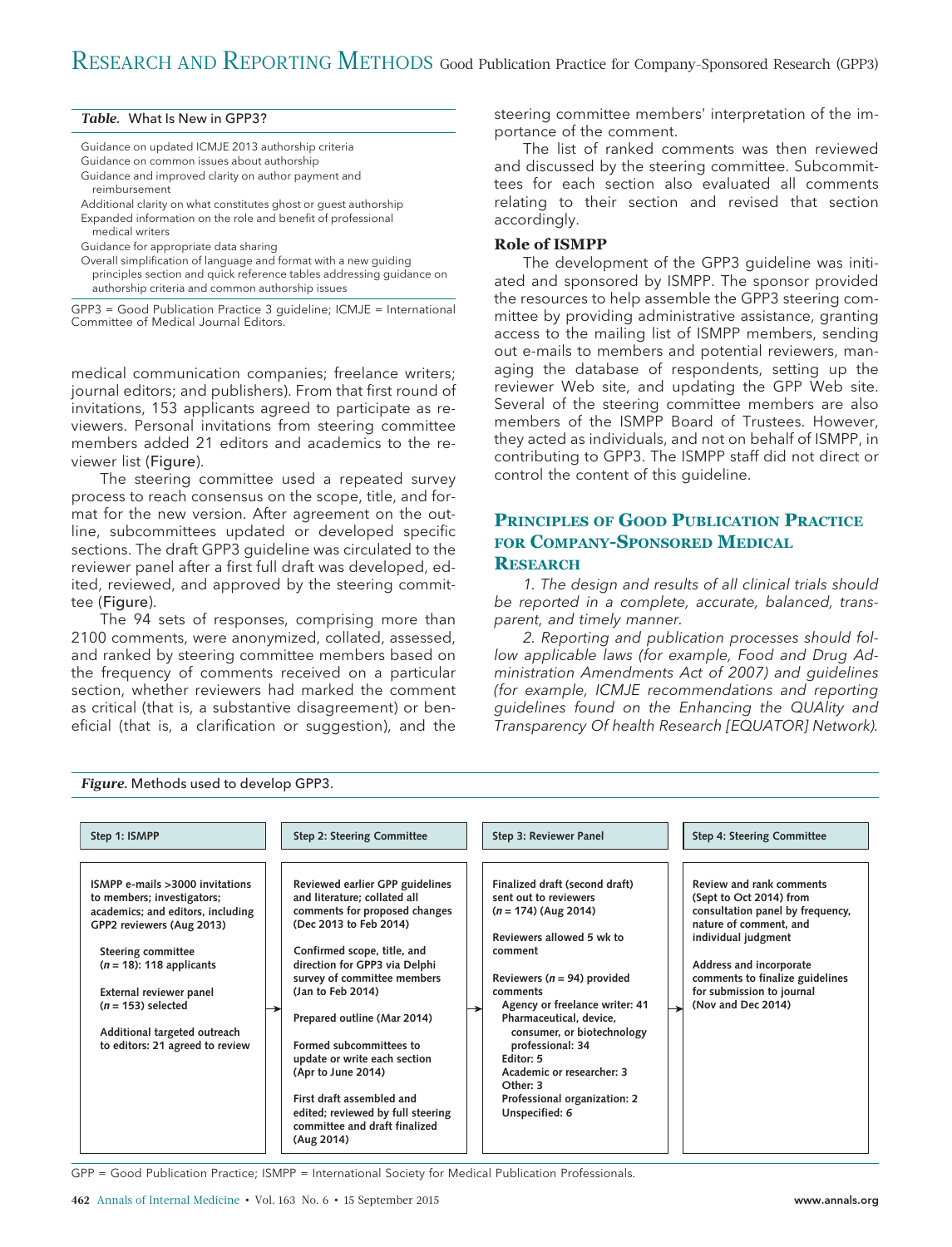3. Journal and congress requirements should be followed, especially ethical guidelines on originality and avoiding redundancy (that is, duplicate publication).

4. Publication planning and development should be a collaboration among all persons involved (for example, clinicians, statisticians, researchers, and publication professionals, including medical writers) and reflect the collaborative nature of research and the range of skills required to conduct, analyze, interpret, and report research findings.

5. The rights, roles, requirements, and responsibilities of all contributors (that is, authors and any nonauthor contributors) should be confirmed in writing, ideally at the start of the research and, in all cases, before publication preparation begins.

6. All authors should have access to relevant aggregated study data and other information (for example, the study protocol) required to understand and report research findings.

7. The authors should take responsibility for the way in which research findings are presented and published, be fully involved at all stages of publication and presentation development, and be willing to take public responsibility for all aspects of the work.

8. Author lists and contributorship statements should accurately reflect all substantial intellectual contributions to the research, data analyses, and publication or presentation development. Relevant contributions from persons who did not qualify as authors should also be disclosed.

9. The role of the sponsor in the design, execution, analysis, reporting, and funding (if applicable) of the research should be fully disclosed in all publications and presentations of the findings. Any involvement by persons or organizations with an interest (financial or nonfinancial) in the findings should also be disclosed.

10. All authors and contributors should disclose any relationships or potential competing interests relating to the research and its publication or presentation.

For the complete GPP3 guideline, please see Appendix 1 (available at [www.annals.org\)](http://www.annals.org).

## **FUTURE DIRECTIONS**

We hope that GPP3 will complement the many useful guidelines and recommendations that are available (for example, those from the American Medical Writers Association, Council of Science Editors, Committee on Publication Ethics, European Association of Science Editors, European Medical Writers Association, ICMJE, International Federation of Pharmaceutical Manufacturers & Associations, ISMPP, Medical Publishing Insights and Practices, and World Association of Medical Editors) and encourage adherence to and further research on responsible publication practices. We recognize that, to be effective, guidelines must be evidencebased, well-understood, and widely followed. This requires active research, promotion, education, and monitoring. Awareness and knowledge of publication guidelines are generally high among publication professionals, especially those working in biopharmaceuti-

cal and medical communication companies and those who belong to organizations, such as ISMPP, American Medical Writers Association, and European Medical Writers Association (4). However, work is needed to ensure that good practice is followed in all sectors and all world regions. We encourage journals, congresses, and academic institutions to endorse GPP3 and help disseminate it throughout the research community.

From Janssen Research & Development, Raritan, New Jersey; Sideview, Princes Risborough, United Kingdom; Novo Nordisk, Bagsværd, Denmark; Nucleus Global, London, United Kingdom; Ashfield Healthcare Communications, Macclesfield, United Kingdom; PharmacoEconomics, Springer International Publishing, Cham, Switzerland; New York Medical College, Valhalla, New York; MedImmune, Gaithersburg, Maryland; Pfizer, New York, New York; Medtronic, Mounds View, Minnesota; Bristol-Myers Squibb, Philadelphia, Pennsylvania; Baxalta, Deerfield, Illinois; Keithveitch Communications, Amsterdam, The Netherlands; ProScribe (Envision Pharma Group), Sydney, Australia; and Medicite, Yardley, Pennsylvania.

**Note:** Inquiries about the GPP3 guideline can be made at [gpp3@ismpp.org.](mailto:gpp3@ismpp.org)

**Disclaimer:** The opinions expressed in this guideline by the authors do not necessarily represent those of their employers.

**Acknowledgment:** The authors and steering committee thank the reviewer panel for their review and comments and Wasim Rashid, Victoria Lacy, and Elizabeth Ward (all from Ashfield Healthcare Communications) for their assistance in collating the reviewer comments and reviewer demographic information. Further, the authors thank the International Society for Medical Publication Professionals (ISMPP), which helped ensure that the GPP3 was updated appropriately through administrative (nonfinancial) assistance.

**Disclosures:** Dr. Battisti is an employee of Janssen Research & Development and reports nonfinancial support from the ISMPP outside the submitted work. Dr. Wager reports personal fees from various universities, scholarly societies, drug companies, and publishers for training and consultancy outside the submitted work. Ms. Baltzer is an employee of Novo Nordisk and owns stock in the company. Dr. Bridges is an employee of Nucleus Global, which provides medical education services, including medical writing and publication planning, to the pharmaceutical industry; he is a member of the Board of Trustees of ISMPP, which is a not-for-profit organization that is focused on the ethical and effective publication of medical research to inform treatment decisions. Ms. Cairns is an employee of Ashfield Healthcare Communications, which provides services, including publication planning and professional medical writing, to pharmaceutical, medical device, and diagnostics industries and authors; she has served on several ISMPP committees, including the Certification Board of Trustees. Mr. Carswell is a salaried employee of Springer Science+Business Media. Dr. Citrome reports personal fees from Actavis (Forest), Alexza Pharmaceuticals, Alkermes, Bristol-Myers Squibb, Eli Lilly, Forum Pharmaceuticals (En-Vivo), Genentech, Janssen, Jazz Pharmaceuticals, Lundbeck, Merck, Medivation, Mylan, Novartis, Noven Pharmaceuticals, Otsuka, Pfizer, Reckitt Benckiser, Reviva Pharmaceuticals,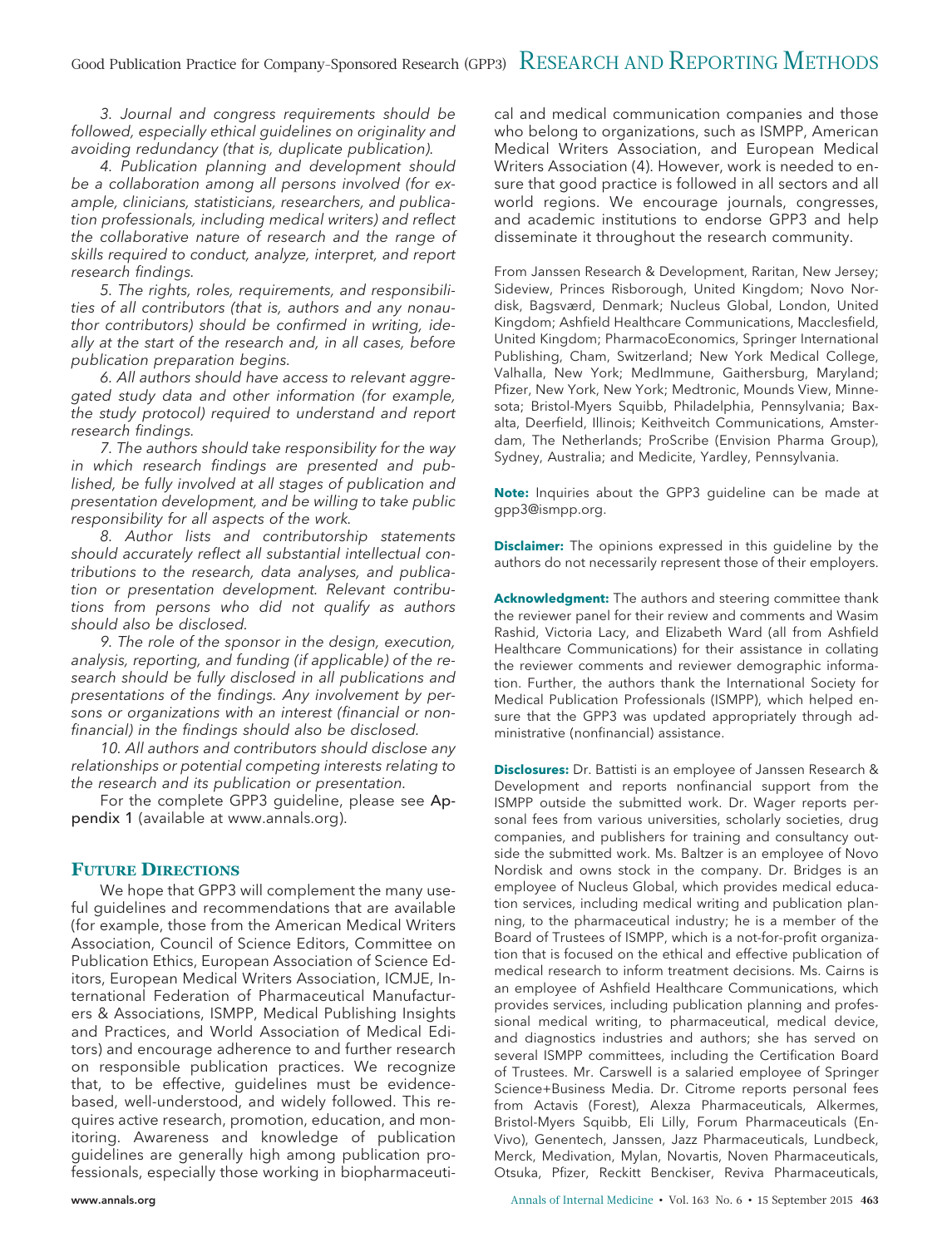## RESEARCH AND REPORTING METHODS Good Publication Practice for Company-Sponsored Research (GPP3)

Shire, Sunovion Pharmaceuticals, Takeda Pharmaceutical Company, Teva Pharmaceutical Industries, and Valeant Pharmaceuticals International for consultancy; personal fees from Actavis (Forest), AstraZeneca, Janssen, Jazz Pharmaceuticals, Lundbeck, Merck, Novartis, Otsuka, Pfizer, Shire, Sunovion Pharmaceuticals, Takeda Pharmaceutical Company, and Teva Pharmaceutical Industries for work as a speaker; other items (stocks [small number of shares of common stock] and longterm ownership) from Bristol-Myers Squibb, Eli Lilly, Johnson & Johnson, Merck, and Pfizer outside the submitted work; and is the Editor-in-Chief of the International Journal of Clinical Practice. Dr. Gurr reports work with MedImmune and Bristol-Myers Squibb under a contract with Aerotek Scientific outside the submitted work and holds Pfizer stock. Dr. Mooney is a Pfizer employee, holds Pfizer stock, and is on the Board of Trustees and a steering committee member of the Medical Publishing Insights and Practice initiative. Ms. Moore is a member of ISMPP; she is an employee and shareholder of Medtronic. Dr. Peña reports stock awards from Bristol-Myers Squibb and AstraZeneca outside the submitted work; she is an employee of Bristol-Myers Squibb and the Board of Trustees chair for ISMPP. Ms. Sanes-Miller reports employment at AstraZeneca from 2008 to 2012 and stock in the company. She is currently employed at Baxalta and has stock in the company. She was a member of the ISMPP Certification Board of Trustees from 2010 to 2014 and chair from 2013 to 2014; she is currently a member of ISMPP. Dr. Veitch is a freelance consultant in medical publications, having previously managed publication groups at GlaxoSmithKline Biologicals, Sanofi Pasteur, and Novartis Vaccines and Diagnostics; he has recently been a paid consultant for Takeda Vaccines and the Bill & Melinda Gates Foundation and is a member of the ISMPP European Union committee. Dr. Woolley reports personal fees from ProScribe (Envision Pharma Group) outside the submitted work; she is actively involved in not-for-profit organizations that encourage ethical medical publication practices. Dr. Woolley voluntarily serves on the Board of Trustees of ISMPP, which has sponsored the development of GPP3. She conducts research on the value and integrity of medical publication professionals and provides ethical medical writing support and training courses, particularly to authors from low- and middle-income countries. Dr. Yarker reports nonfinancial sup-

port from ISMPP and Ashfield Healthcare during the conduct of the study; she is the chair elect of the ISMPP Board of Trustees, past chair of the ISMPP Ethics Committee, and past treasurer of the ISMPP Board of Trustees. In addition, Drs. Battisti, Bridges, Gurr, Woolley, and Yarker; Ms. Cairns; Ms. Moore; and Ms. Sanes-Miller are ISMPP Certified Medical Publication Professionals. Further details about contributorship and the steering committee for GPP3 can be found in Appendix 2 and Appendix 3 (available at annals.org), respectively. Disclosures can also be viewed at [www.acponline.org/authors/icmje](http://www.acponline.org/authors/icmje/ConflictOfInterestForms.do?msNum=M15-0288) [/ConflictOfInterestForms.do?msNum=M15-0288.](http://www.acponline.org/authors/icmje/ConflictOfInterestForms.do?msNum=M15-0288)

**Requests for Single Reprints:** Elizabeth Wager, PhD, Sideview, 19 Station Road, Princes Risborough, Buckinghamshire HP27 9DE, United Kingdom; e-mail, [liz@sideview.demon.co.uk.](mailto:liz@sideview.demon.co.uk)

Current author addresses and author contributions are available at [www.annals.org.](http://www.annals.org)

#### **References**

1. Glasziou P, Altman DG, Bossuyt P, Boutron I, Clarke M, Julious S, et al. Reducing waste from incomplete or unusable reports of biomedical research. Lancet. 2014;383:267-76. [PMID: 24411647] doi: 10.1016/S0140-6736(13)62228-X

2. Wager E, Field EA, Grossman L. Good publication practice for pharmaceutical companies. Curr Med Res Opin. 2003;19:149-54. [PMID: 12814125]

3. Graf C, Battisti WP, Bridges D, Bruce-Winkler V, Conaty JM, Ellison JM, et al; International Society for Medical Publication Professionals. Research Methods & Reporting. Good publication practice for communicating company sponsored medical research: the GPP2 guidelines. BMJ. 2009;339:b4330. [PMID: 19946142] doi:10.1136 /bmj.b4330

4. Wager E, Woolley K, Adshead V, Cairns A, Fullam J, Gonzalez J, et al. Awareness and enforcement of guidelines for publishing industry-sponsored medical research among publication professionals: the Global Publication Survey. BMJ Open. 2014;4:e004780. [PMID: 24747794] doi:10.1136/bmjopen-2013-004780

5. Council of Science Editors. CSE's white paper on promoting integrity in scientific journal publications, 2012 update. Accessed at [www](http://www.councilscienceeditors.org/wp-content/uploads/entire_whitepaper.pdf) [.councilscienceeditors.org/wp-content/uploads/entire\\_whitepaper](http://www.councilscienceeditors.org/wp-content/uploads/entire_whitepaper.pdf) [.pdf](http://www.councilscienceeditors.org/wp-content/uploads/entire_whitepaper.pdf) on 10 July 2015.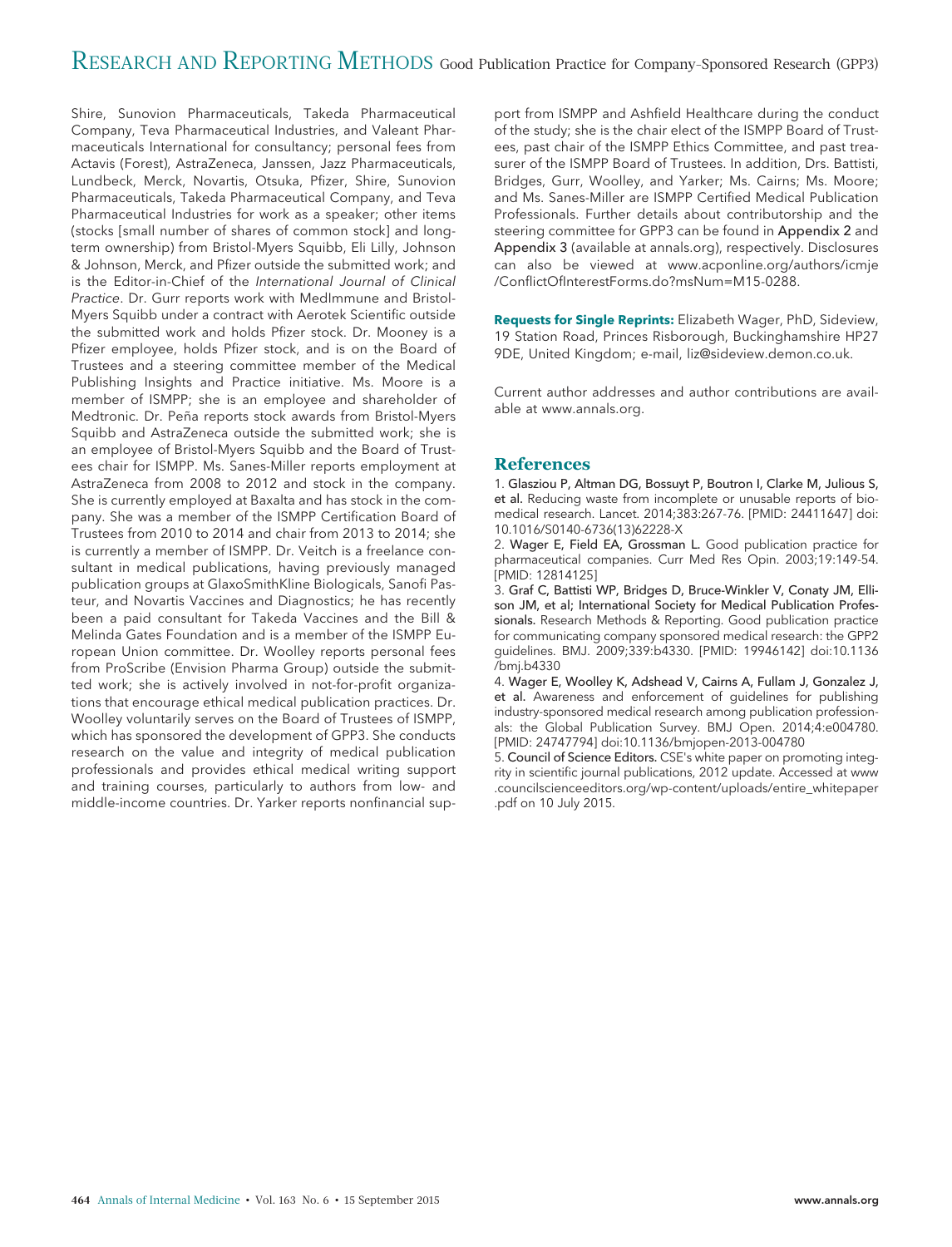## **Annals of Internal Medicine**

**Current Author Addresses:** Dr. Wager: Sideview, 19 Station Road, Princes Risborough, Buckinghamshire HP27 9DE, United Kingdom.

Ms. Baltzer: Novo Nordisk A/S, Novo Alle 1, DK-2880 Bagsværd, Denmark.

Dr. Bridges: Nucleus Global, Admiral House, 76 –78 Old Street, London EC1V 9AZ, United Kingdom.

Ms. Cairns: Ashfield Healthcare Communications, Victoria Mill, Windmill Street, Macclesfield, Cheshire SK11 7HQ, United Kingdom.

Mr. Carswell: Adis International, 41 Centorian Drive, Private Bag 65901, Mairangi Bay, Auckland, New Zealand 0754.

Dr. Citrome: New York Medical College, 11 Medical Park Drive, Suite 106, Pomona, NY 10970.

Dr. Gurr: MedImmune, 1 MedImmune Way, Gaithersburg, MD 20878.

Dr. Mooney: Pfizer, 235 East 42nd Street, New York, NY 10023.

Ms. Moore: Medtronic, 8200 Coral Sea Street, Mail Stop MVS-66, Mounds View, MN 55112.

Dr. Peña: Bristol-Myers Squibb, Route 206 and Province Line Road, Mail Stop J43-05, Princeton, NJ 08543.

Ms. Sanes-Miller: Baxalta, 1 Baxter Parkway, Deerfield, IL 60015.

Dr. Veitch: Keithveitch Communications, Pieter Aertszstraat 48-3, 1073 SP Amsterdam, The Netherlands.

Dr. Woolley: ProScribe-Envision Pharma Group, Level 1, 6-10 Talavera Road, Macquarie Park, NSW 2113, Sydney, Australia. Dr. Yarker: Medicite, 1493 Scarlet Oak Road, Yardley, PA 19067.

**Author Contributions:** Conception and design: W.P. Battisti, E. Wager, D. Bridges, A. Cairns, C.I. Carswell, L. Citrome, J.A. Gurr, T. Peña, C.H. Sanes-Miller, K. Veitch, K.L. Woolley, Y.E. Yarker.

Analysis and interpretation of the data: W.P. Battisti, E. Wager, L. Baltzer, D. Bridges, A. Cairns, C.I. Carswell, J.A. Gurr, L.A. Mooney, T. Peña, C.H. Sanes-Miller, K. Veitch, K.L. Woolley, Y.E. Yarker.

Drafting of the article: W.P. Battisti, E. Wager, L. Baltzer, D. Bridges, A. Cairns, C.I. Carswell, L. Citrome, J.A. Gurr, L.A. Mooney, T. Peña, C.H. Sanes-Miller, K. Veitch, K.L. Woolley, Y.E. Yarker.

Critical revision of the article for important intellectual content: W.P. Battisti, E. Wager, L. Baltzer, D. Bridges, A. Cairns, C.I. Carswell, L. Citrome, J.A. Gurr, L.A. Mooney, B.J. Moore, T. Peña, C.H. Sanes-Miller, K. Veitch, K.L. Woolley, Y.E. Yarker. Final approval of the article: W.P. Battisti, E. Wager, L. Baltzer, D. Bridges, A. Cairns, C.I. Carswell, L. Citrome, J.A. Gurr, L.A. Mooney, B.J. Moore, T. Peña, C.H. Sanes-Miller, K. Veitch, K.L. Woolley, Y.E. Yarker.

Administrative, technical, or logistic support: W.P. Battisti, A. Cairns, B.J. Moore, T. Peña, K. Veitch, Y.E. Yarker.

Collection and assembly of data: W.P. Battisti, L. Baltzer, D. Bridges, C.I. Carswell, J.A. Gurr, L.A. Mooney, B.J. Moore, T. Peña, C.H. Sanes-Miller, K. Veitch, K.L. Woolley, Y.E. Yarker.

### **APPENDIX 1: GPP3 GUIDELINE AND RECOMMENDATIONS**

#### **1: Publication Processes** *1.1: Publication Planning*

Publication plans help research sponsors ensure that findings are published and presented in a responsible, ethical, complete, and timely manner. Plans also establish timelines and necessary resources (6). However, authors must retain responsibility for decisions about the content and timing of individual publications and presentations.

Publication plans should support authors and publication steering committees (section 1.2) by

• ensuring that both positive and negative findings are published;

• ensuring timely presentation of data by identifying abstract submission deadlines for relevant congresses and determining when data will be available for presentation;

• prioritizing the primary publication (reporting prespecified primary end points or objectives) over any secondary publications;

 $\bullet$  ensuring background information (for example, new methods or techniques) is published before clinical data using those techniques are presented or published;

 $\bullet$  identifying scientific and clinical needs for additional publications (for example, reports of secondary or subgroup analyses, pooled data analyses, or systematic reviews); and

• avoiding redundant (sometimes called "duplicate") publication (section 1.5).

The sponsor should develop publication plans internally using a cross-functional publications team that may include clinicians, statisticians, preclinical and translational scientists, health outcomes specialists, medical affairs representatives, and publication professionals. Commercial functions should neither direct publication planning or development nor be involved in publication review or approval (4, 7).

#### *1.2: Publication Steering Committees*

A publication steering committee may be formed to plan and oversee the development of publications and presentations from a study or group of studies. The publication steering committee is initiated by the sponsor, usually by a person with responsibility for the study (for example, the clinical study lead) or a publication professional, who in consultation with a multidisciplinary group of colleagues (for example, clinicians and statisticians) selects the steering committee chair and members. The publication steering committee may be a subgroup of the trial steering committee, which is responsible for the design and execution of the study.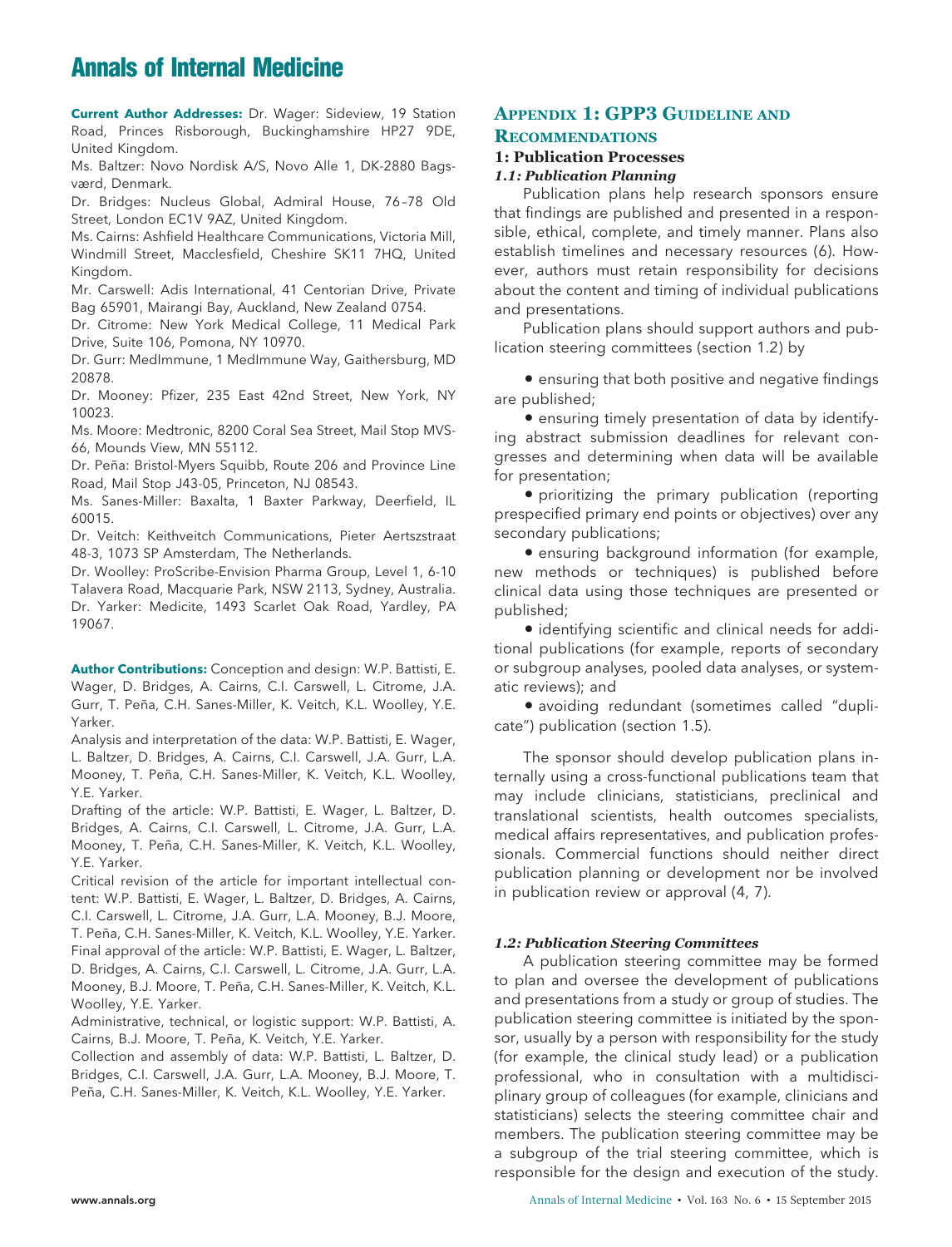As with any committee, the publication steering committee will work more efficiently if the number of participants is limited. The committee's composition may change over time and include study investigators, employees of the sponsor (for example, scientists, clinicians, or statisticians), contractors involved in the study, persons with expertise in the therapeutic area, or publication professionals (for example, publication planners, managers, or medical writers).

Members of the publication steering committee may become authors (section 2.3) if they meet all ICMJE (or journal-specific) authorship criteria, but committee membership does not automatically confer authorship. We recommend that

• the committee is formed before results are available (for example, before database lock) to allow time for adequate discussion and initial planning of all proposed presentations and publications;

• a charter or guidance document describing the roles and responsibilities of the publication steering committee is developed, especially if the research involves international and multi-institution collaboration;

• all study investigators are informed of the committee's membership and its responsibilities;

 $\bullet$  the committee meets as often as required and as data become available to review and update the publication plan; and

 $\bullet$  members of the committee agree to their role or roles (if any) in the development of each publication or presentation (for example, author, contributor, writer, or reviewer) before writing begins.

We also recommend that an authorship working group is formed by members of the publication steering committee to ensure appropriate and transparent authorship decisions, which is described in the recent Medical Publishing Insights and Practices authorship framework initiative (8).

#### *1.3: Studies That Should Be Published*

Findings from all clinical trials (including noninterventional studies involving human participants) should be made public, ideally by publication in a peerreviewed journal. Research results should be submitted for publication in a peer-reviewed journal regardless of whether the findings are positive, negative, or inconclusive or whether the studied intervention is investigational, is licensed, or has been discontinued or withdrawn from the market (9 –11). However, not all studies produce publishable data. In such situations (for example, when the data are of limited scientific or clinical value or in the case of multiple journal rejections), posting results on a public Web site, trial registry site (for example, ClinicalTrials.gov or the European Clinical Trials Database [EudraCT]), or data repository may be an option for disclosure.

1.3.1: Timing of Publications. For licensed products, manuscripts should ideally be submitted within 12 months (or 18 months at the latest) of study completion, allowing for congress presentation first (if required). For investigational products, manuscripts should be submitted within 12 months (or 18 months at the latest) of product approval or within 18 months of product discontinuation (10).

The primary publication or publications should clearly, accurately, and comprehensively describe the methods and results for the primary study outcome or outcomes, as defined in the protocol, and safety data. Secondary outcomes, exploratory analyses, and post hoc analyses should be clearly identified as such; these may be included in the primary publication or published separately, in which case they should clearly reference the primary publication and should not be published before it.

Public posting of summaries of clinical trial results on trial registries (for example, ClinicalTrials.gov or EudraCT) does not constitute prior publication and does not preclude the ethical obligation to attempt to publish the complete methods and findings (7). Likewise, presentation of results at congresses does not constitute or substitute full publication in a peer-reviewed journal.

#### *1.4: Premature Publication*

Embargoes set by journals, congresses, or other media must be respected. For example, authors, sponsors, and institutions should not issue a press release about an article that has been accepted for publication without consulting the journal.

#### *1.5: Redundant (or Duplicate) Publication*

Specific findings from a particular study should not be published in more than 1 peer-reviewed journal unless certain conditions are met (7), including

• the results are substantially reanalyzed, reinterpreted for a different audience, or translated into another language;

 $\bullet$  the primary publication is clearly acknowledged and cited and the trial registration number of the original research is included; and

• the publication is clearly presented as an analysis derived from the primary publication results or marked as a translation, with appropriate permission obtained from the previous publisher and copyright laws upheld.

Reuse of material from the authors' previous publications ("self-plagiarism" or "text recycling") should generally be avoided; however, exceptions may include descriptions of study methods or data sources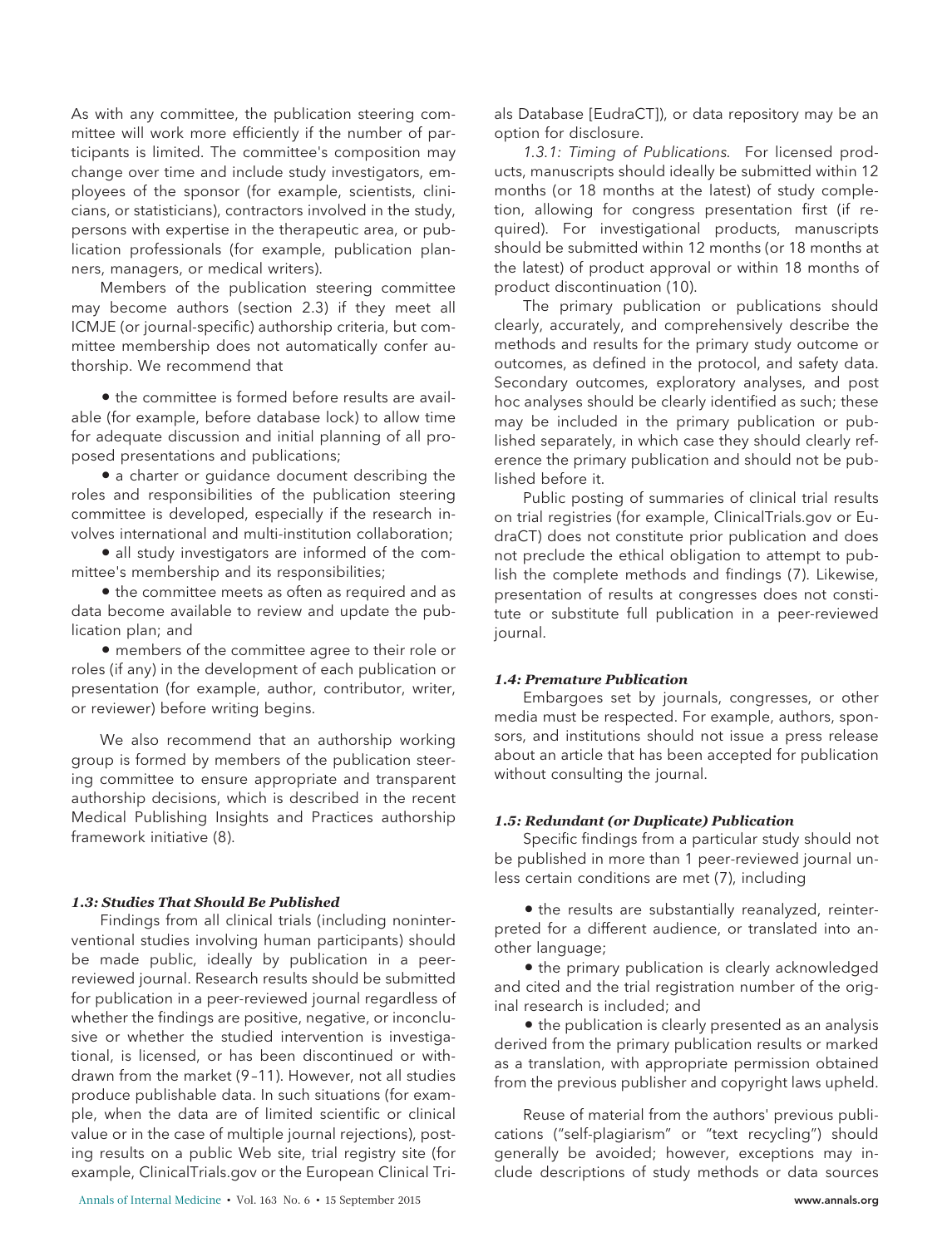(for example, mortality statistics or safety registries). Note that copyright of published or presented content may be held by the publisher, so authors may need permission to reuse their own work.

#### *1.6: Plagiarism*

Plagiarism, the practice of taking or closely imitating the work of others without their authorization and representing it as one's own, is unethical and unacceptable (12–14). Care should be taken to ensure that any publication or presentation is original and that any copied or republished material is clearly identified as such, appropriate copyright permission is obtained, and the original author or authors and copyright holder are appropriately acknowledged (15, 16).

#### *1.7: Trial Registration and Public Posting of Data*

National and international guidelines, including the Declaration of Helsinki (9), require clinical trials to be registered on public Web sites (for example, Clinical-Trials.gov or EudraCT) before participants are enrolled. Some legislation also requires a summary of key findings of certain trials to be posted on the same Web site within a specified period after study completion. Many journals have made trial registration a prerequisite for publication (7). We support these initiatives.

Clinical trial registration or identifier numbers should be included in all presentations and publications, including abstracts, that present findings from a registered study or studies so that the source may be identified, even if this is not required by the journal or congress. Unregistered clinical trials should be declared as such, and the reason for nonregistration should be provided.

#### *1.8: Documentation*

Companies should have policies and procedures in place to document the complete process of publication and presentation development and ensure maintenance of shareable data that could be requested after publication (17). All nonsponsor-affiliated authors should be informed of such processes and the types of documents that will be retained.

Recommended documents to be retained by the sponsor include the following:

• all study-related data that support the publication (in a shareable format);

• agreements to participate in the publication development process (for example, written agreement [section 2.1], e-mails, and minutes from author meetings or teleconferences);

 $\bullet$  details of intellectual input and other contributions, including comments on drafts;

• versions of the draft to document how comments were incorporated;

• a list of contributors other than authors who were allowed to review or comment on drafts;

• the decision on who would submit the abstract or manuscript;

• approval from authors of the final version to be submitted and the version to be published;

 $\bullet$  disclosures from all authors and a contributorship listing (that is, who did what on the document); and

 $\bullet$  journal or congress peer-reviewer comments and the authors' responses.

These documents should be retained according to the sponsor company's policies or procedures, or regulatory agreements that may exist, and in a way that can be audited.

## **2.0: Roles and Responsibilities**

#### *2.1: Written Agreement*

Sponsors have a duty to ensure ethical practices are applied across all of the publications and presentations that they support. Companies should describe these obligations, and those of authors, in a written agreement with authors before work on a publication begins. The written agreement is generally not a legal document, but its receipt should be acknowledged by the authors.

The agreement should commit the authors and sponsors to work together to

 $\bullet$  follow current good publication practices and other recognized standards;

 $\bullet$  ensure that publications and presentations are complete, accurate, balanced, transparent, and produced in a responsible and timely manner;

 $\bullet$  ensure that authorship and contributorship are attributed appropriately and that all meaningful contributions made by individuals and organizations are acknowledged (with permission);

• establish a process based on honest scientific debate to resolve differences in interpretation of findings or data presentation;

• disclose relevant financial and nonfinancial relationships in all publications and presentations, including potential competing interests, all sources of funding, and other types of support for the study;

 $\bullet$  discuss practical issues, such as the choice of journal or congress, and recognize that the authors have the final decision; and

• avoid premature publication or release of study information.

In addition, the agreement should commit sponsors to

• provide authors with access to all of the study information necessary to prepare the publication or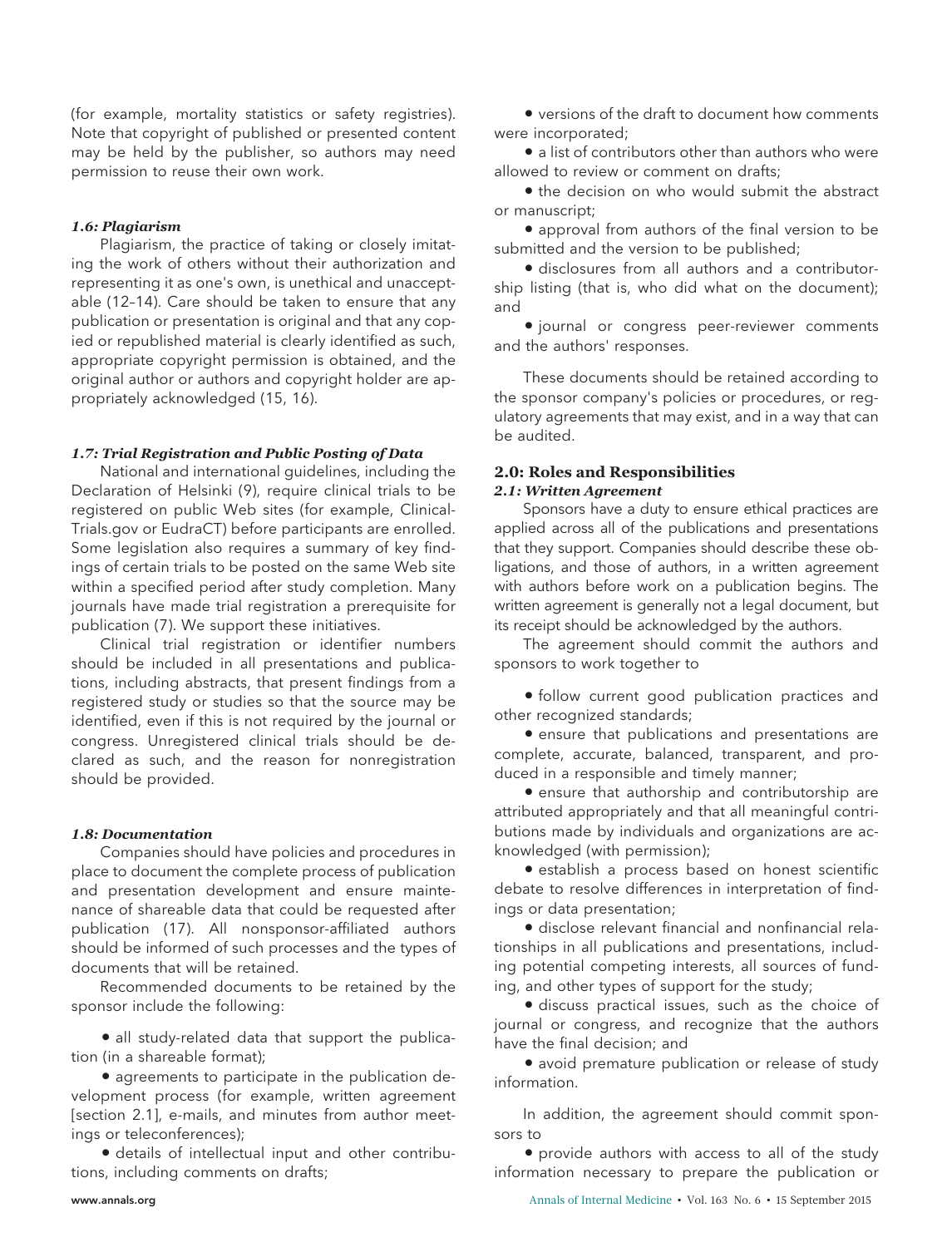presentation (for example, the protocol, statistical analysis plan, and study report) before writing begins, allow relevant access to anonymized patient-level data, and provide reasonable additional analyses in support of the publication on request;

 $\bullet$  inform authors of the publication process to be followed and provide a copy of their publication policy on request;

 $\bullet$  describe what, if any, editorial and other support may be available for development of the publication or presentation and ensure that authors are aware of, and agree to, any support to be provided;

• advise the authors of the sponsors' financial reporting requirements (if any) to comply with transparency laws and regulations, if this is relevant to editorial or other support provided by the sponsors; and

• disclose any role the sponsors will have in review of the publication or presentation (for example, for medical accuracy, intellectual property protection, or other legal or regulatory review).

The agreement should also commit the authors to take responsibility for the content, accuracy, and completeness of the publication or presentation; work together to agree to the order in which authors will be listed (for example, in descending order of contribution to the research and publication or alphabetically after the primary author); and inform the sponsors of relevant publication policies from the authors' institutions.

The agreement should state that the authors are responsible for all final decisions on publication content, for final approval of the versions for submission, and of the version for publication or presentation. It should confirm the authors' freedom to publish the study results without hindrance from the sponsors and respect the sponsors' right to review drafts in a timely manner to ensure accuracy, adherence to any regulatory requirements, and protection of their intellectual property. It should also respect the institutional policies of authors, investigators, and other contributors and policies of the sponsors. We recommend that authors should not enter into agreements that do not uphold these principles.

#### *2.2: Authors' Access to Data*

Sponsors must provide authors and other contributors with full access to relevant aggregated study data (ensuring patient anonymity is maintained) before work on a publication or presentation begins (11, 18) and any missing or final data as soon as they become available. These data should include all prespecified primary and secondary outcomes and ancillary information necessary to accurately and correctly appraise the quality and robustness of the findings (for example, study protocol, statistical analysis plan, statistical report, validated data tables, and clinical study report) and reasonable additional analyses requested by the authors. Patient confidentiality must be respected, and identifiable individual-level information should be anonymized or removed where necessary.

#### *2.3: Authorship*

2.3.1: Qualifications for Authorship. We recommend using the ICMJE authorship criteria, updated in 2013, unless the target journal or congress has different requirements (Appendix Table 1) (7). To qualify, authors must meet all 4 ICMJE criteria listed in Appendix Table 1; they should be able to identify which of their coauthors are responsible for specific parts of the work and have confidence in the integrity of their contributions. The ICMJE also recommends that persons who meet the first criterion (Appendix Table 1) should be given the opportunity to meet the other authorship criteria. It is recognized, however, that many may be involved in the design and execution of clinical trials; in our opinion, it is not feasible to offer the opportunity of authorship to all of them. Priority should be given to the key contributors who have the necessary background to analyze or interpret the findings (20).

2.3.2: Application and Guidance. Authorship criteria should be applied consistently. All authors listed on a publication or presentation must fulfill the authorship criteria (that is, there should be no guest authors), and all persons who fulfill the criteria must be listed as authors, including company- or sponsor-employed authors and contractors (that is, there should be no ghost authors). Before writing begins, the author group should identify a lead author who will direct the content development and a corresponding author who will be responsible for communicating with the journal or congress (these may, but do not have to be, the same person) (11). Appendix Table 2 lists some of the common issues about authorship and provides some guidance.

Authorship must not be used as a reward or gift for services rendered. For example, trial enrollment or technical assistance (for example, laboratory assistance, data acquisition, statistical programming, clinical trial management, or editing services) are not themselves criteria for authorship. Likewise, acquisition of funding or supervision of a research group or department is insufficient to qualify someone as an author. Authorship must represent not only a substantial intellectual contribution to both the research being reported and the development of the publication (or presentation) but also a willingness and ability to take public responsibility for these (Appendix Table 1).

2.3.3: Author Payment and Reimbursement. Companies may reimburse reasonable publication- or presentation-related out-of-pocket expenses (for example, travel and accommodation) incurred by authors and other contributors and pay for publication activities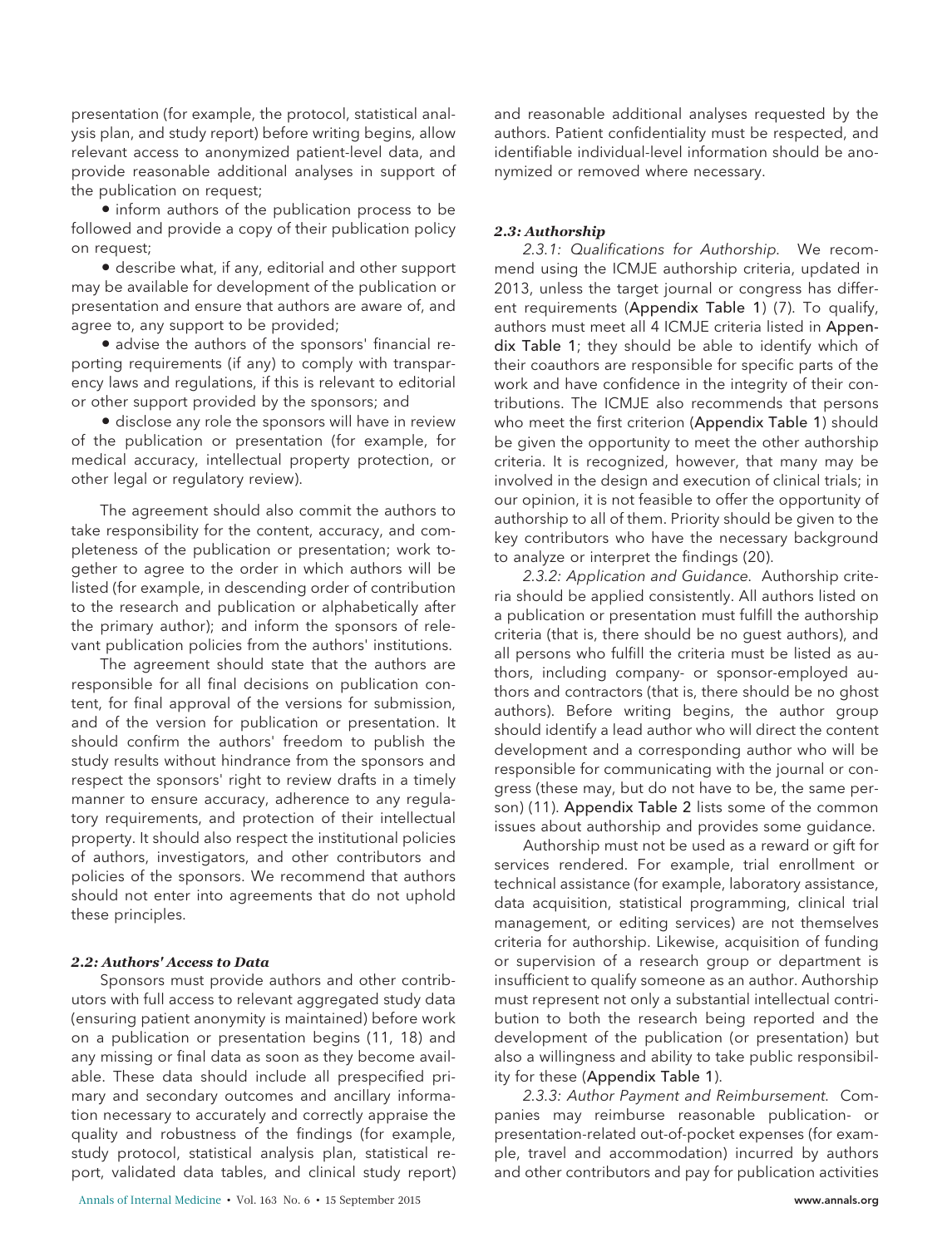(for example, statistical analysis, medical writing, editing, or similar services) to assist authors in the development of publications and presentations. Any such payments should reflect the services provided and be at fair market value. Details of any payments (or other forms of compensation) to authors and contributors must be fully disclosed and comply with applicable regulations and company, institutional, journal, and congress policies. Payment should never be made (or offered) simply to attract someone to be an author or influence an author's opinion. As it is difficult to prove specific intent, sponsors may choose to adopt policies that prohibit compensation for time spent authoring a publication or presentation. Payments should not be made to authors who are employed by an institution or organization that is already in receipt of funding to undertake and publish the research.

#### *2.4: Professional Medical Writers*

2.4.1: Role of the Professional Medical Writer. Professional medical writers may assist authors in preparing publications and presentations. Properly trained and experienced writers can help authors with the development of publications in a compliant, complete, and timely manner, particularly when authors have limited time or knowledge of publication ethics and current publication and reporting guidelines (7, 21–23). In addition to technical expertise, medical writers should have a good understanding of publication ethics and current publication guidelines. Training programs are provided by various organizations (for example, ISMPP, American Medical Writers Association, European Medical Writers Association, and Drug Information Association), and certification programs with enforceable codes of conduct have been introduced (ISMPP certification Web site, [www.ismpp.org/certification;](http://www.ismpp.org/certification;) American Medical Writers Association certification Web site, [www.amwa.org/certification\)](http://www.amwa.org/certification).

Professional medical writers have a responsibility to ensure that findings are presented clearly, accurately, and without any intent of misleading readers (21, 24, 25). Emerging evidence suggests that the use of professional medical writers may enhance publication quality and has been associated with a reduced risk for retractions due to misconduct (26, 27).

Properly acknowledged professional medical writers are not ghostwriters (24, 28, 29). Professional medical writers should strive to ensure that authors disclose the writer's involvement and funding source and that all contributors follow good publication practices (4). The contributions of professional medical writers, their funding sources, and any other potential competing interests must be disclosed (as with all other nonauthor contributors [section 2.5]). We encourage journal editors to ask authors to complete a checklist (30) to ensure that ethical guidelines have been followed and any writing or editorial assistance is appropriately acknowledged (section 2.5).

2.4.2: Working With Authors. Before beginning work, a professional medical writer should confirm the following in writing:

• The authors will control and direct the content of the publication or presentation. The writer must receive direction from the authors at the earliest possible stage (for example, before the outline is prepared).

• All authors have agreed to the writer's involvement.

• All authors have a documented agreement with the sponsor that identifies their respective rights, roles, and responsibilities.

• The authors will disclose, at a minimum, the writer's name, professional qualifications, affiliation, funding source, and any other information required by the journal or congress.

• Good publication practices (7) will be followed.

During the development of the manuscript or presentation, the writer should be in frequent contact with the authors and ensure that the authors' contributions are documented. The writer should work with the sponsor and eligible authors to ensure that all listed authors meet applicable authorship criteria (for example, as described by the ICMJE). If needed, translation services should be provided to authors to ensure they can provide detailed feedback and contribute fully.

With the corresponding author's permission, and if allowed by the journal or congress, a medical writer (or an appropriately supervised delegate) may complete the administrative tasks associated with submitting the publication to the journal or presentation to the congress.

2.4.3: As Authors. Medical writers generally do not meet accepted authorship criteria, but there may be exceptions (for example, if they contribute substantially to a review article). If writers qualify for authorship (that is, meet ICMJE or journal-specific criteria), they should be listed as authors and their financial relationship with the sponsor should be disclosed.

#### *2.5: Contributorship and Acknowledgments*

We support the use of a contributorship model to describe each person's role in the development of a publication or presentation because this should reduce ambiguity about contributions to the work (7). Clear and concise descriptions of the role of each author and any listed nonauthor contributors (for example, statisticians, medical writers, and research personnel) should be included within the publication or presentation.

All specific journal or congress requirements for acknowledgment and disclosure should be followed.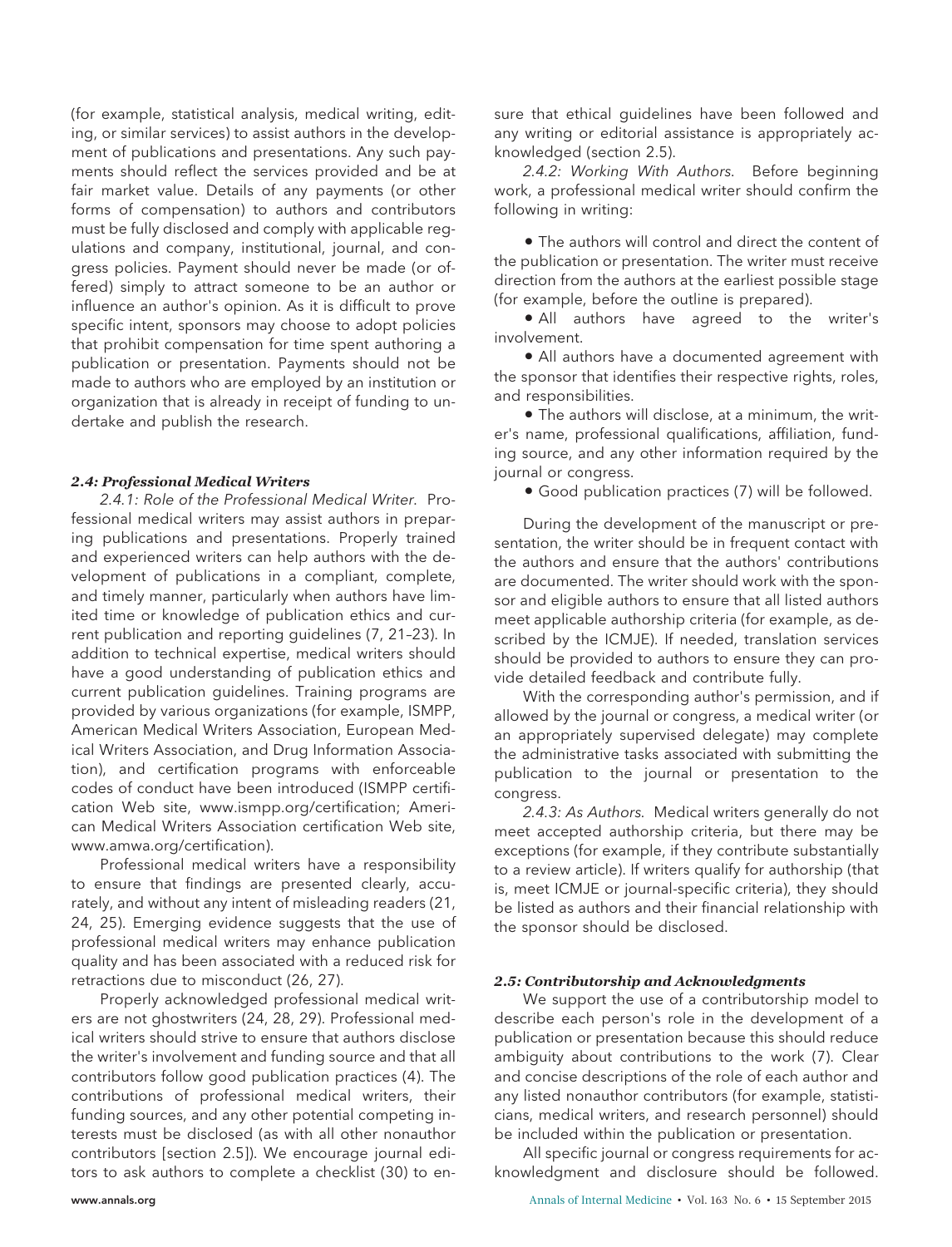Each person named in the acknowledgment section should review the wording describing his or her contribution and provide written permission to be included. Nonauthor contributors listed in the acknowledgment section should not be expected to approve the final manuscript or presentation, but a courtesy copy may be provided before submission. The role (if any) of the sponsor (for example, funding of the study, its publication, or writing support; involvement in the design of the study or the collection, analysis, or interpretation of the data; or review of the manuscript) should always be clearly disclosed (7).

Even if not required by the journal or congress, all publications and presentations should include the following details (7):

• Author contributions; for example, "Authors A and B designed the study. Authors A and C analyzed and interpreted the study data. Author A reviewed the literature. All authors critically reviewed the manuscript and approved the final version for submission."

• Contributions to the publication or presentation and the affiliations of any nonauthor contributors; for example, "Under the direction of the authors, Writer D (ST Medical Writing) drafted the initial version of the manuscript, and Company U provided overall trial management, performed the statistical analyses and verified the accuracy of the data presented. The sponsor (Company V) was responsible for study design, and provided a formal review of the publication, but the authors had final authority, including choice of journal."

• Sponsorship and funding sources, such as sponsorship of the study; provision of funding for an independent study; any payments to the authors; and funding of professional medical writing support, statistical analyses, or other professional services. For example, "The study was sponsored by XY Pharmaceuticals, the manufacturer of drug Z. All authors received travel expenses from XY Pharmaceuticals to meet and plan the preparation of the manuscript. Medical writing services provided by Writer D from ST Medical Writing were funded by XY Pharmaceuticals."

• Names of persons who did not contribute to the manuscript or presentation development but who deserve to be acknowledged for their contribution to the study, such as study investigators, persons who provided important technical expertise, or the participants (as a group).

When journals or congresses do not allow inclusion of this information within the publication or presentation, we recommend that it is included with the submission (if possible; for example, in a cover letter or supplementary file). At a minimum, this information should be documented in the project file.

#### *2.6: Disclosures*

When discussing relevant relationships authors may have with commercial (or noncommercial) entities, the term "disclosures" may be preferable to "conflicts of interest" or "competing interests" because these latter terms may imply actual (rather than perceived or potential) conflicts and may inadvertently prevent full disclosure if the authors interpret them narrowly or fail to consider other relationships that may affect the manuscript.

Authors should disclose financial and nonfinancial relationships that could be perceived to bias their work or influence professional judgment. In general, this means disclosing the names of, and relationship with, all pharmaceutical, biologics, medical device, and diagnostics manufacturers in which an author (or close family member) is employed, is a contractor, provides services, or has otherwise collaborated in commercial or scientific pursuits— even in the absence of direct monetary remuneration. The stock holdings and issued or pending patents of an author or family member may also be relevant. Any institutional, company, and journal disclosure requirements should also be followed. If no time frame for disclosure is specified, we recommend following the ICMJE disclosure form and using a 36-month disclosure window. Disclosure statements should be provided (on submission) for each author of a publication (31) or congress abstract (if space requirements allow). Disclosure statements should also be included in slides for oral presentations and on posters.

## **3.0: Recommendations for Specific Types of Publications and Presentations**

## *3.1: Primary and Secondary Publications*

For the purpose of this guideline, we define a primary publication as the first full report in a peerreviewed journal of the primary outcomes of a study and secondary publications as additional reports of secondary or exploratory objectives, subgroup analyses, or post hoc analyses.

Primary publications should be published before any secondary publications. The primary publication or first presentation of any type of study should indicate this fact (to distinguish it from any subsequent secondary publications or presentations) and should include the clinical trial identifier.

Secondary publications should always reference the primary publication, provide the trial identifier (for example, the trial registration number), and be clearly identified as secondary publications. Secondary publications should be scientifically justified based on their value in contributing to scientific knowledge or clinical practice. Authors preparing secondary publications and presentations should avoid redundancy (that is, duplication of previously published data) and unjustified splitting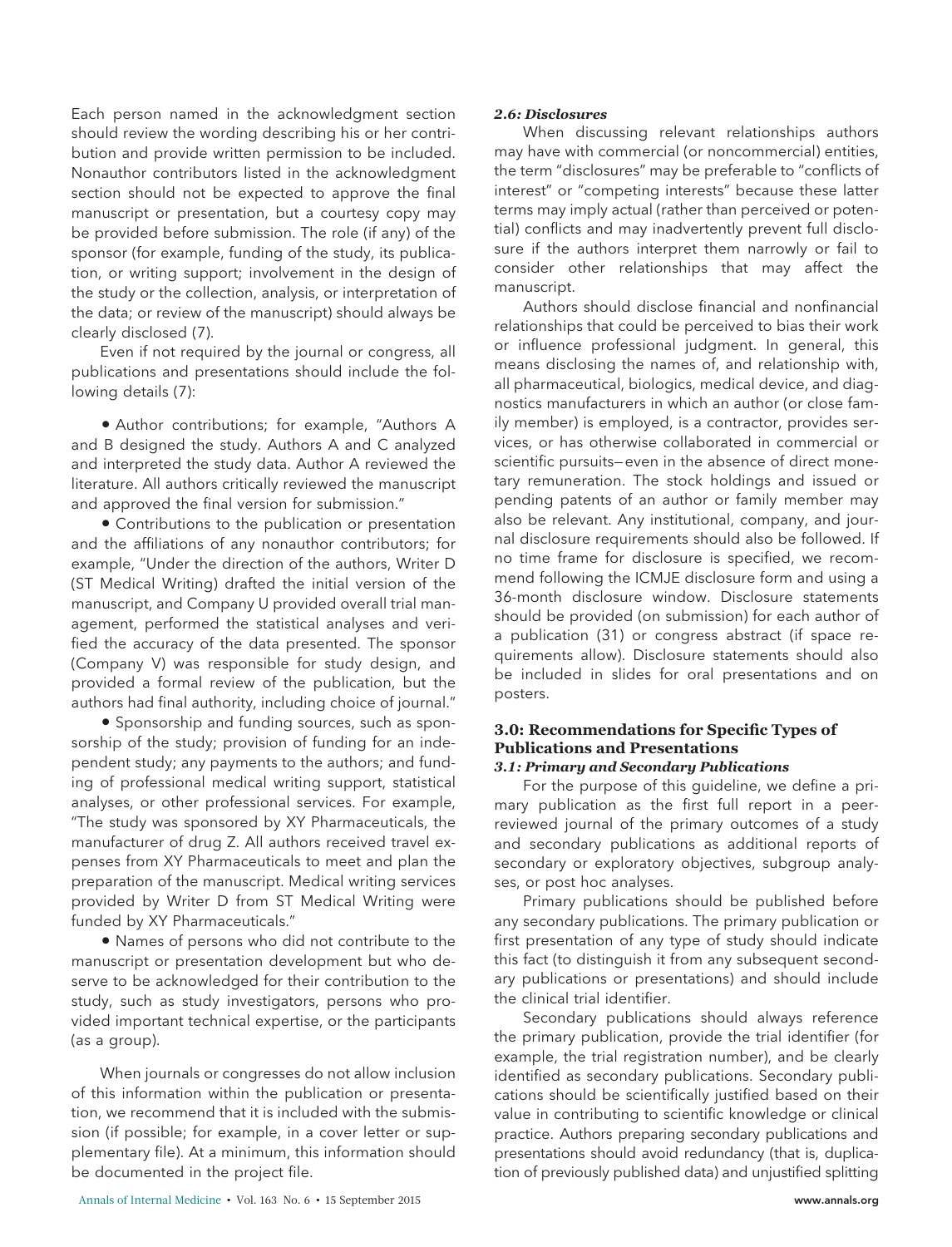of study findings across several publications. Previous congress presentations of a study should be disclosed when a manuscript is submitted to a journal.

Authorship of secondary publications and presentations may differ from that of primary publications and presentations from the same study. We recommend that 1 or more authors of the primary publication of a study contribute to any secondary publications and presentations, either as an author or contributor, to ensure appropriate understanding and interpretation of the original study and subsequent analyses.

#### *3.2: Presentations at Scientific Congresses*

Congress guidelines should be followed for abstract submissions and presentations. Authors should disclose prior presentations at other congresses (if the abstract submission system allows) and include the trial registration number, if possible. The same authorship criteria used for journal publications (for example, as described by the ICMJE) should be used for congress presentations. A repeated presentation of the data to different congresses is permissible to reach different audiences, provided that the congress permits this "encore" presentation and copyright requirements are respected. Encore presentations should usually have the same authorship as the original presentation. However, authorship of encore presentations at national or local meetings may differ slightly (for example, to enable presentation in the appropriate language in situations where the congress does not allow nonauthor presenters), provided that all original authors agree.

#### *3.3: Review Articles*

Review articles should be comprehensive, and the methods used for searching, selecting, and summarizing information should be clearly stated. For systematic reviews, the PRISMA (Preferred Reporting Items for Systematic Reviews and Meta-Analyses) guidelines should be followed. Narrative literature reviews should have a clear scientific or clinical rationale (for example, educational need or literature gap) for publication. Discussions or recommendations founded principally on opinion rather than on a synthesis of the available evidence should be clearly identified as such. The sponsor's role, if any, should be acknowledged (for example, funding for medical writing or editorial support and review of the data for scientific or medical accuracy).

#### **4.0: Reporting Standards**

Authors should follow established reporting standards for specific study types (for example, CONSORT [Consolidated Standards of Reporting Trials], STROBE [STrengthening the Reporting of OBservational studies in Epidemiology], and PRISMA). These and other reporting guidelines are available on the EQUATOR Network [\(www.EQUATOR-network.org\)](http://www.EQUATOR-network.org).

#### **5.0: Data Sharing**

Sharing and public posting of clinical trial data, including full study reports and individual patient-level data, have the potential to advance science, increase the efficiency of clinical research, and enhance transparency and trust in the process. We support these initiatives. However, publishing patient-level data may also raise concerns about confidentiality. Regulations, recommendations, and journal requirements in this area are evolving rapidly (17, 32–34). Some journals have introduced requirements to make original data, including patient-level data and redacted protocols, available in repositories or on request to qualified researchers (35, 36) or require protocols for review and public posting (37, 38). Other journals (including Annals of Internal Medicine) require a data-sharing statement (39).

Journal requirements for data sharing must be respected (39, 40).

We recommend that, in addition to following applicable rules, legislation, and guidelines, sponsors grant access to patient-level data to qualified researchers on request. Supplied reports should be redacted to protect patient confidentiality.

Methods of data analysis, presentation, and the definition of the study end point (which varies by local law) should be fully described and defined in all reports (including clinical trial registries) and publications.

## **APPENDIX 2: CONTRIBUTORSHIP**

Authors are listed in order of lead and second author, based on their contributions, with subsequent authors listed in alphabetical order. All of the authors contributed to the outline, first and subsequent drafts, and assessment and incorporation of the comments received during the review phase; further, they approved the final draft. All of the authors reviewed each draft critically and met ICMJE criteria for authorship. All others who contributed to this document, but who did not meet authorship criteria, are acknowledged. Dr. Battisti initiated the development of GPP3 (along with Dr. Yarker), was the chair of the steering committee, and oversaw the guideline development process, including the assembling, editing, and formatting of each complete draft. Ms. Baltzer was the subcommittee lead for sections 3.0 and 4.0 and a member of the subcommittees that developed portions of sections 1.2 through 1.8 and 2.0. Dr. Battisti wrote the first draft of the abstract, introduction, aims and scope, and methods and participated as a member of the subcommittees for section 2.3. Dr. Bridges was the subcommittee lead for section 2.0 and a member of the subcommittee that developed sections 1.1 and 1.3 through 1.8. Ms. Cairns was the subcommittee lead for section 2.5 and a mem-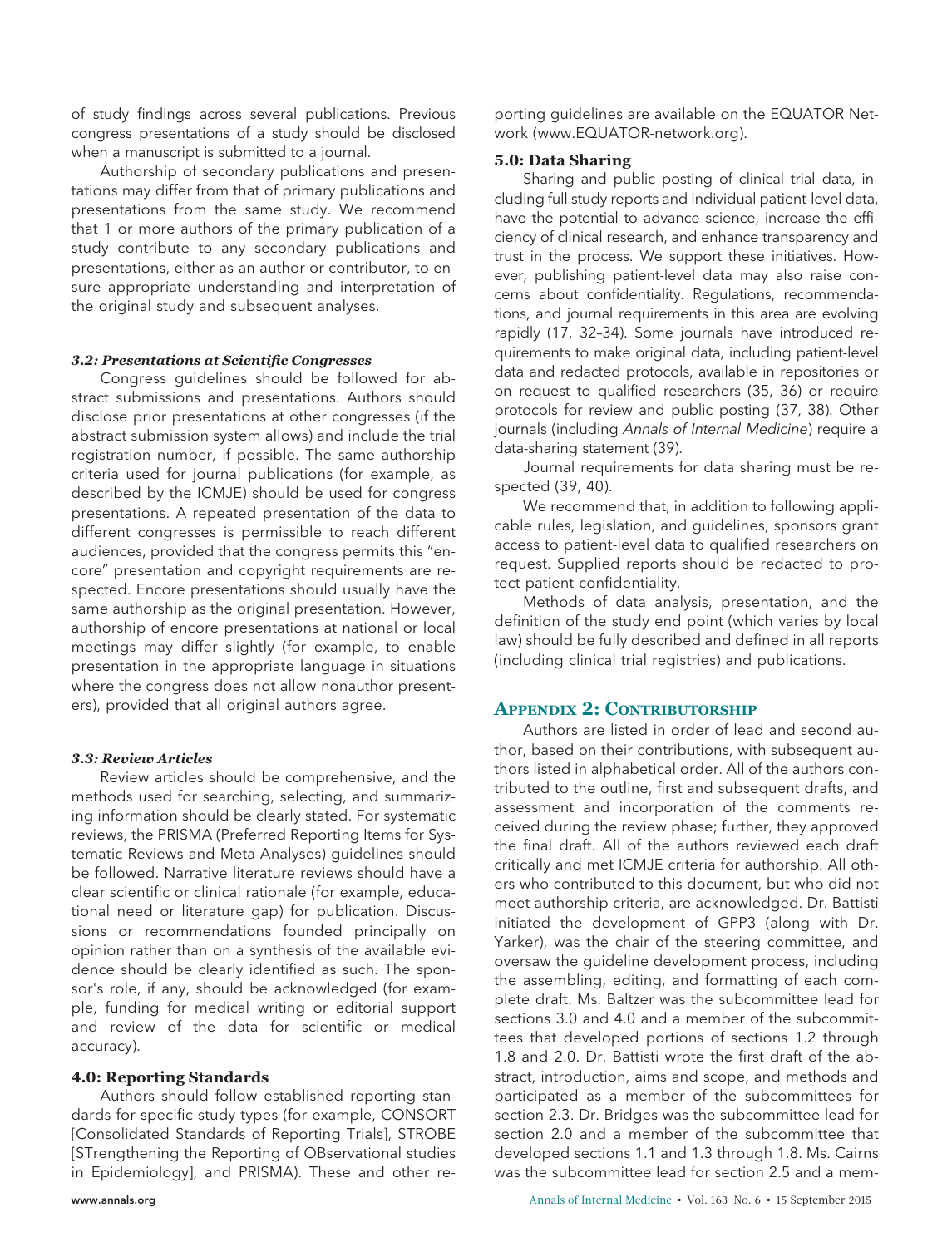ber of the subcommittee that developed sections 2.1 through 2.3 and 2.6. Mr. Carswell was the subcommittee lead for section 2.3, wrote the first draft, and revised subsequent versions of that section. Dr. Citrome was the subcommittee lead for section 2.6, wrote the first draft and revised subsequent versions of that section, and was a member of the subcommittees that developed sections 1.2 and 2.1 through 2.3. Dr. Gurr was the subcommittee lead for section 1.2 and a member of the subcommittees that developed the sections 2.1, 2.2, 2.4, and 2.5. Dr. Sanes-Miller was a member of the subcommittees on sections 2.3 and 2.6 and contributed to these and other sections. Dr. Mooney was a contributor to sections 1.2, 1.3, and 5.0 and verified all references with Dr. Peña. Ms. Moore tracked the communications with the additional solicited reviewers and was a subcommittee member for sections 2.4 and 2.5. Dr. Peña participated as a subcommittee member for sections 2.6 and 5.0 and verified all references with Dr. Mooney. Dr. Veitch was the subcommittee lead for sections 1.7, 2.3, 2.4, and 5.0. Dr. Wager had the idea for including a section on general principles, wrote the first draft, and was the subcommittee lead for that section; she participated as a member of the subcommittee for section 2.4 and edited the entire manuscript before and after the review stage for clarity and consistency. Dr. Woolley was the subcommittee lead for section 2.4 and the Future Directions paragraph. Dr. Yarker initiated the development of GPP3 along with Dr. Battisti and participated as a member of the subcommittees that developed sections 1.2, 2.4, and 3.0. In addition, Dr. Wager wrote much of the first version of GPP (on which GPP2 and GPP3 were based); further, Drs. Battisti, Bridges, Gurr, and Yarker and Ms. Sanes-Miller were coauthors of GPP2.

#### **APPENDIX 3: STEERING COMMITTEE**

Aya Tokaji (McCann Complete Medical Group, MDS-CMG Japan, Tokyo, Japan); Chris Graf (Wiley Blackwell, Oxford, United Kingdom); and Mina Patel, PhD (Biogen, Cambridge, Massachusetts), were members of the steering committee and contributed to discussions about some of the recommendations made in this document. Chris Graf was the lead author, and Dr. Patel was a coauthor of GPP2. Chris Graf shared details about the processes used for GPP2 at the initiation of the GPP3 project.

#### **Web-Only References**

6. Chipperfield L, Citrome L, Clark J, David FS, Enck R, Evangelista M, et al. Authors' Submission Toolkit: a practical guide to getting your research published. Curr Med Res Opin. 2010;26:1967-82. [PMID: 20569069] doi:10.1185/03007995.2010.499344

7. International Committee of Medical Journal Editors. Recommendations for the conduct, reporting, editing, and publication of scholarly work in medical journals. Updated December 2014. Accessed at [www.icmje.org/recommendations](http://www.icmje.org/recommendations) on 12 January 2015.

8. Marušic A, Hren D, Mansi B, Lineberry N, Bhattacharya A, Garrity M, et al. Five-step authorship framework to improve transparency in disclosing contributors to industry-sponsored clinical trial publications. BMC Med. 2014;12:197. [PMID: 25604352]

9. World Medical Association. World Medical Association Declaration of Helsinki: ethical principles for medical research involving human subjects. JAMA. 2013;310:2191-4. [PMID: 24141714] doi:10 .1001/jama.2013.281053

10. International Federation of Pharmaceutical Manufacturers & Associations; European Federation of Pharmaceutical Industries and Associations; Japan Pharmaceutical Manufacturers Association; Pharmaceutical Research and Manufacturers of America. Joint position on the publication of clinical trial results in the scientific literature. 10 June 2010. Accessed at [www.ifpma.org/fileadmin](http://www.ifpma.org/fileadmin/content/Ethics/Clinical_Trials/June2010_Joint_Position_CT_Data_Publication-scientific_literature.pdf) [/content/Ethics/Clinical\\_Trials/June2010\\_Joint\\_Position\\_CT\\_Data](http://www.ifpma.org/fileadmin/content/Ethics/Clinical_Trials/June2010_Joint_Position_CT_Data_Publication-scientific_literature.pdf) [\\_Publication-scientific\\_literature.pdf](http://www.ifpma.org/fileadmin/content/Ethics/Clinical_Trials/June2010_Joint_Position_CT_Data_Publication-scientific_literature.pdf) on 12 January 2015.

11. Mansi BA, Clark J, David FS, Gesell TM, Glasser S, Gonzalez J, et al. Ten recommendations for closing the credibility gap in reporting industry-sponsored clinical research: a joint journal and pharmaceutical industry perspective. Mayo Clin Proc. 2012;87:424-9. [PMID: 22560521] doi:10.1016/j.mayocp.2012.02.009

12. Das N, Panjabi M. Plagiarism: Why is it such a big issue for medical writers? Perspect Clin Res. 2011;2:67-71. [PMID: 21731858] doi: 10.4103/2229-3485.80370

13. Shafer SL. You will be caught [Editorial]. Anesth Analg. 2011;112: 491-3. [PMID: 21350222] doi:10.1213/ANE.0b013e3182095c73

14. Stretton S, Bramich NJ, Keys JR, Monk JA, Ely JA, Haley C, et al. Publication misconduct and plagiarism retractions: a systematic, retrospective study. Curr Med Res Opin. 2012;28:1575-83. [PMID: 22978774] doi:10.1185/03007995.2012.728131

15. World Association of Medical Editors. Recommendations on publication ethics policies for medical journals. Accessed at [www](http://www.wame.org/about/recommendations-on-publication-ethics-policie) [.wame.org/about/recommendations-on-publication-ethics-policie](http://www.wame.org/about/recommendations-on-publication-ethics-policie) on 12 January 2015.

16. Committee on Publication Ethics. How to deal with text recycling. Accessed at [http://publicationethics.org/files/BioMed%20Central](http://publicationethics.org/files/BioMed%20Central_text_recycling_editorial_guidelines.pdf) [\\_text\\_recycling\\_editorial\\_guidelines.pdf](http://publicationethics.org/files/BioMed%20Central_text_recycling_editorial_guidelines.pdf) on 12 January 2015.

17. International Committee of Medical Journal Editors. Guiding principles for the development of policies on sharing clinical trials data (January 2014) Accessed at [www.icmje.org/news-and-editorials](http://www.icmje.org/news-and-editorials/principles_data_sharing_jan2014.html) [/principles\\_data\\_sharing\\_jan2014.html](http://www.icmje.org/news-and-editorials/principles_data_sharing_jan2014.html) on 8 May 2015.

18. Pharmaceutical Research and Manufacturers of America. Principles on conduct of clinical trials and communication of clinical trial results. Accessed at [www.phrma.org/principles-and-guidelines](http://www.phrma.org/principles-and-guidelines-clinical-trials) [-clinical-trials](http://www.phrma.org/principles-and-guidelines-clinical-trials) on 10 March 2015.

19. Journal of the American Medical Association; Archives Journals. Chapter 5.1.1: authorship: definition, criteria, contributions, and requirements. In: Iverson C, Christiansen S, Flanagin A, Fontanarosa PB, Glass RM, Gregoline B, et al, eds. AMA Manual of Style: A Guide for Authors and Editors. 10th ed. New York: Oxford Univ Pr; 2007: 128-31.

20. Wager E, Kleinert S. Responsible research publication: international standards for authors. Accessed at [http://publicationethics.org](http://publicationethics.org/files/International%20standards_authors_for%20website_11_Nov_2011_0.pdf) [/files/International%20standards\\_authors\\_for%20website\\_11\\_Nov](http://publicationethics.org/files/International%20standards_authors_for%20website_11_Nov_2011_0.pdf) [\\_2011\\_0.pdf](http://publicationethics.org/files/International%20standards_authors_for%20website_11_Nov_2011_0.pdf) on 16 July 2015.

21. Jacobs A, Wager E. European Medical Writers Association (EMWA) guidelines on the role of medical writers in developing peer-reviewed publications. Curr Med Res Opin. 2005;21:317-22. [PMID: 15802003]

22. International Society for Medical Publication Professionals. ISMPP code of ethics. Accessed at [www.ismpp.org/ethics](http://www.ismpp.org/ethics) on 12 January 2015.

23. American Medical Writers Association. AMWA code of ethics. Third revision: June 2008. Accessed at [www.amwa.org/amwa\\_ethics](http://www.amwa.org/amwa_ethics) on 12 January 2015.

24. Stretton S. Systematic review on the primary and secondary reporting of the prevalence of ghostwriting in the medical literature. .<br>BMJ Open. 2014;4:e004777. [PMID: 25023129] doi:10.1136 /bmjopen-2013-004777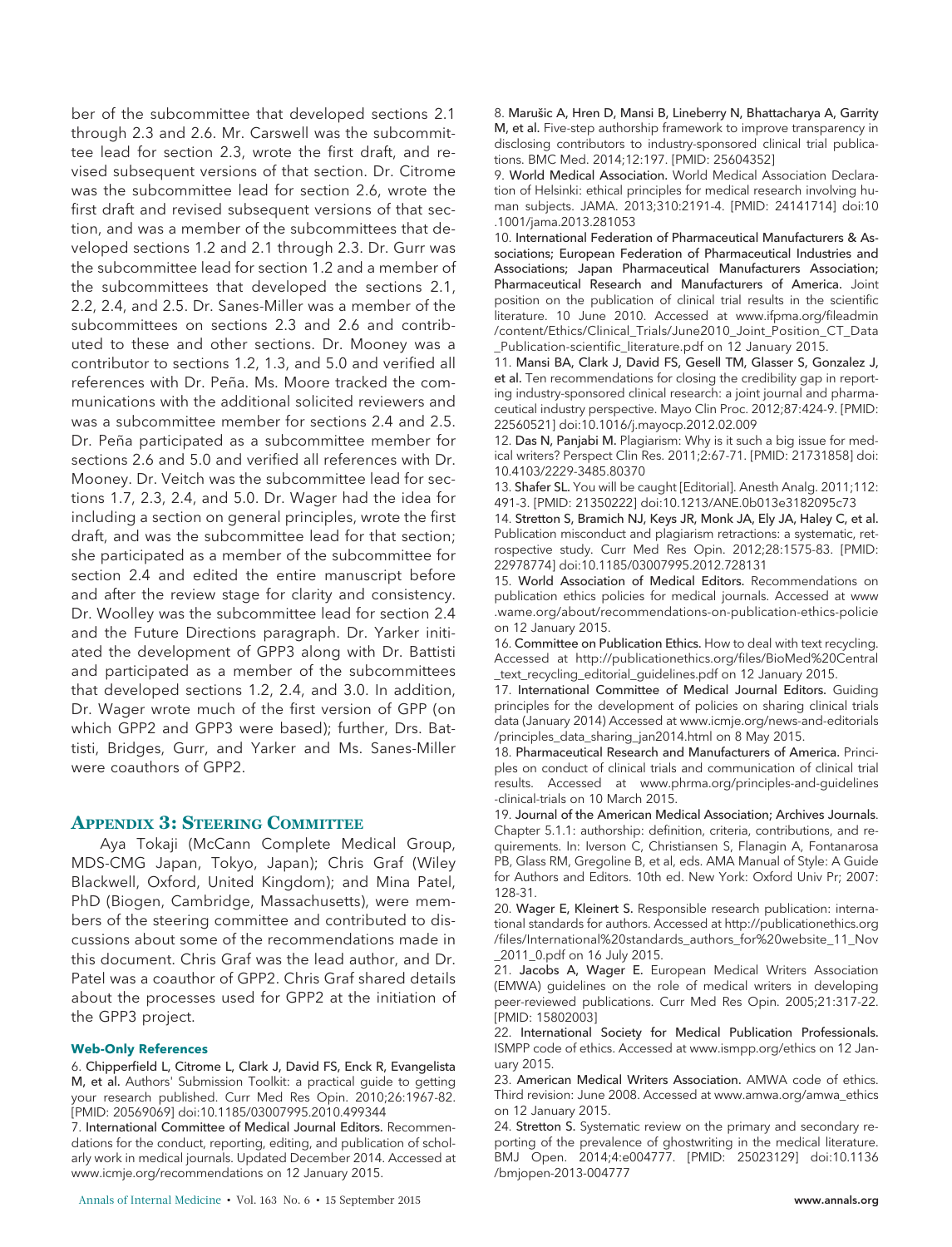25. Woolley KL, Gertel A, Hamilton CW, Jacobs A, Snyder GP; Global Alliance of Publication Professionals. Time to finger point or fix? An invitation to join ongoing efforts to promote ethical authorship and other good publication practices. Ann Pharmacother. 2013; 47:1084-7. [PMID: 23800751] doi:10.1345/aph.1S178

26. Jacobs A. Adherence to the CONSORT guideline in papers written by professional medical writers. Medical Writing. 2010;19:196- 200.

27. Woolley KL, Lew RA, Stretton S, Ely JA, Bramich NJ, Keys JR, et al. Lack of involvement of medical writers and the pharmaceutical industry in publications retracted for misconduct: a systematic, controlled, retrospective study. Curr Med Res Opin. 2011;27:1175-82. [PMID: 21473670] doi:10.1185/03007995.2011.573546

28. Woolley KL. Goodbye ghostwriters!: how to work ethically and efficiently with professional medical writers. Chest. 2006;130:921-3. [PMID: 16963697]

29. Hamilton CW. Differential diagnosis: distinguishing between ghostwriting and professional medical writing in biomedical journals [Letter]. JAMA Intern Med. 2013;173:2091-2. [PMID: 24322463] doi: 10.1001/jamainternmed.2013.10420

30. Gøtzsche PC, Kassirer JP, Woolley KL, Wager E, Jacobs A, Gertel A, et al. What should be done to tackle ghostwriting in the medical literature? PLoS Med. 2009;6:e23. [PMID: 19192943] doi:10.1371 /journal.pmed.1000023

31. Ferris LE, Fletcher RH. Conflict of interest in peer-reviewed medical journals: the World Association of Medical Editors (WAME) position on a challenging problem. Cardiovasc Diagn Ther. 2012;2:188- 91. [PMID: 24282716] doi:10.3978/j.issn.2223-3652.2012.07.03

32. Pharmaceutical Research and Manufacturers of America; European Federation of Pharmaceutical Industries and Associations. Principles for responsible clinical trial data sharing. Accessed at <http://transparency.efpia.eu/responsible-data-sharing> on 12 January 2015.

33. European Medicines Agency. European Medicines Agency policy on publication of clinical data for medicinal products for human use. Accessed at [www.ema.europa.eu/docs/en\\_GB/document](http://www.ema.europa.eu/docs/en_GB/document_library/Other/2014/10/WC500174796.pdf) [\\_library/Other/2014/10/WC500174796.pdf](http://www.ema.europa.eu/docs/en_GB/document_library/Other/2014/10/WC500174796.pdf) on 8 May 2015.

34. Institute of Medicine. Sharing clinical trial data: maximizing benefits, minimizing risk Accessed at [www.iom.edu/Reports/2015](http://www.iom.edu/Reports/2015/Sharing-Clinical-Trial-Data.aspx) [/Sharing-Clinical-Trial-Data.aspx](http://www.iom.edu/Reports/2015/Sharing-Clinical-Trial-Data.aspx) on 8 May 2015.

35. Godlee F, Groves T. The new BMJ policy on sharing data from drug and device trials [Editorial]. BMJ. 2012;345:e7888. [PMID: 23169872] doi:10.1136/bmj.e7888

36. Public Library of Science Medicine. Data availability. Accessed at <http://journals.plos.org/plosmedicine/s/data-availability> on 8 May 2015.

37. Journal of Clinical Oncology. Information for Contributors. Redacted protocol information required for all randomized phase II and III studies. Accessed at [http://jco.ascopubs.org/site/ifc/protocol](http://jco.ascopubs.org/site/ifc/protocol.xhtml) [.xhtml](http://jco.ascopubs.org/site/ifc/protocol.xhtml) on 25 July 2015.

38. New England Journal of Medicine. For authors: author center: supplementary appendix: protocol and statistical analysis plan. Accessed at [www.nejm.org/page/author-center/supplementary](http://www.nejm.org/page/author-center/supplementary-appendix) [-appendix](http://www.nejm.org/page/author-center/supplementary-appendix) on 8 May 2015.

39. Annals of Internal Medicine. Information for authors: data sharing and reproducible research. Accessed at [www.annals.org/public](http://www.annals.org/public/authorsinfo.aspx#data-sharingand-reproducible-research) [/authorsinfo.aspx#data-sharingand-reproducible-research](http://www.annals.org/public/authorsinfo.aspx#data-sharingand-reproducible-research) on 8 May 2015.

40. Loder E. Sharing data from clinical trials: where we are and what lies ahead. BMJ. 2013;347:f4794. [PMID: 23900826] doi:10.1136/bmj .f4794.

#### *Appendix Table 1.* Authorship Criteria

| <b>ICMJE 2013 Criteria</b>                                                                                                                                                                              | <b>GPP3 Guidance</b>                                                                                                                                                                                                                                                                                                                                                                                                              |
|---------------------------------------------------------------------------------------------------------------------------------------------------------------------------------------------------------|-----------------------------------------------------------------------------------------------------------------------------------------------------------------------------------------------------------------------------------------------------------------------------------------------------------------------------------------------------------------------------------------------------------------------------------|
| Substantial contributions to the conception<br>or design of the work or the acquisition,<br>analysis, or interpretation of data for the<br>work                                                         | "A substantial contribution is an important intellectual contribution, rather than technical assistance,<br>without which the work, or an important part of the work, could not have been completed or the<br>manuscript could not have been written and submitted for publication" (19). Simply collecting<br>data (e.g., enrolling many patients) would not necessarily be considered a qualifying criterion for<br>authorship. |
|                                                                                                                                                                                                         | Some examples of what might represent a substantial intellectual contribution include actively<br>quiding the scientific or medical content of the publication or presentation, statistical analysis and<br>interpretation, crafting of the discussion, and developing the protocol.                                                                                                                                              |
| Drafting the article or revising it critically for<br>important intellectual content                                                                                                                    | This criterion refers to revisions beyond minor corrections for grammar, language, formatting, or<br>layout. The key is sustained intellectual contribution, the provision of substantial comments, and<br>approval of the final version. Although preferred, it is not always feasible or necessary for authors<br>to comment on every stage of manuscript development.                                                          |
| Final approval of the version to be published                                                                                                                                                           | To give final approval, it is necessary to have carefully read the entire manuscript from start to finish.                                                                                                                                                                                                                                                                                                                        |
| Agreement to be accountable for all aspects<br>of the work in ensuring that questions<br>related to the accuracy or integrity of any<br>part of the work are appropriately<br>investigated and resolved | Each author is accountable for the work and should have confidence in the integrity of the other<br>authors' contributions. Each author should be able to identify who wrote each section.                                                                                                                                                                                                                                        |

GPP3 = Good Publication Practice 3 guideline; ICMJE = International Committee of Medical Journal Editors.